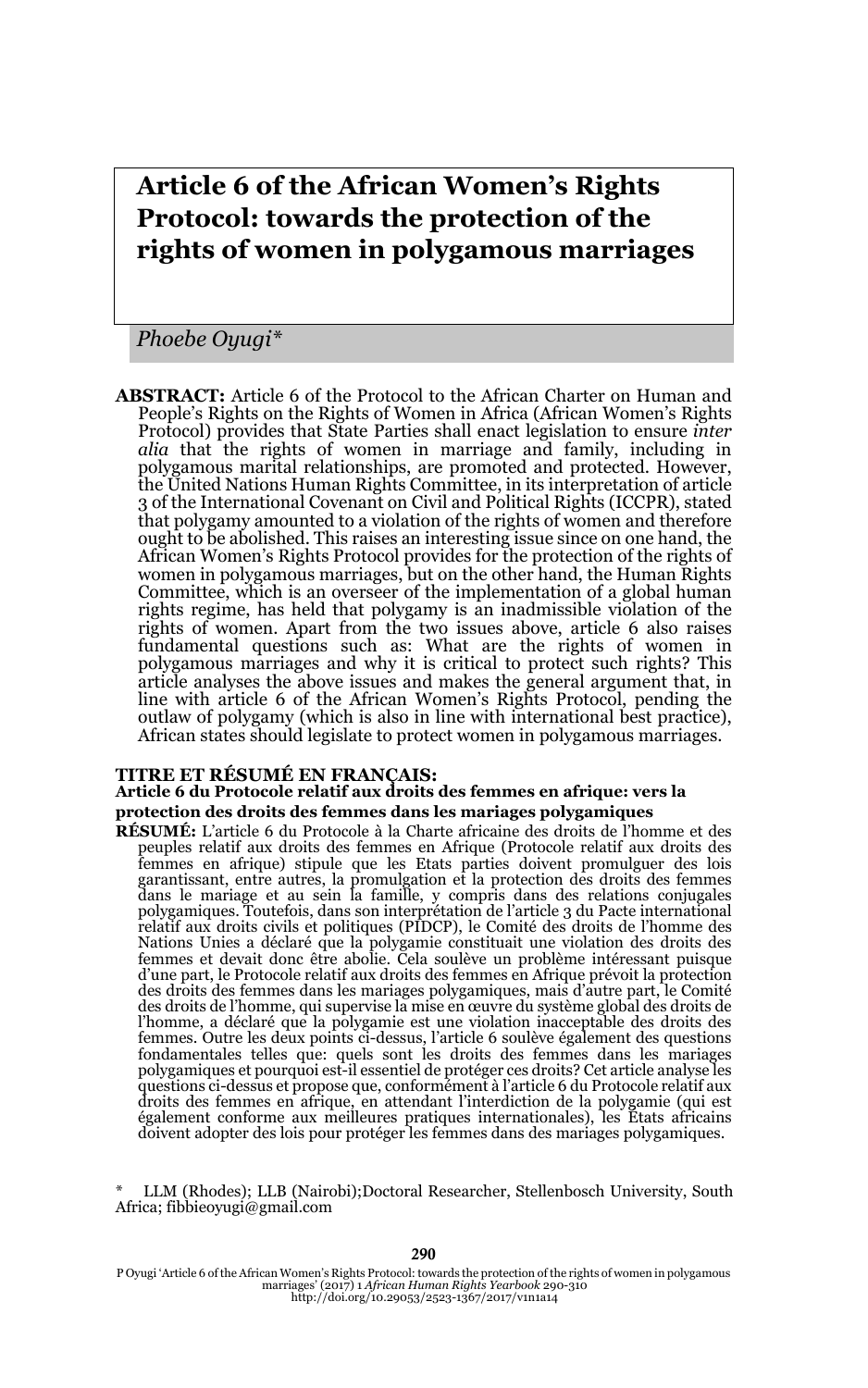**KEY WORDS:** Article 6 of the African Women's Rights Protocol, polygamy, the rights of women, the right to marriage, polygamous marriages

#### **CONTENT:**

|    | Introduction<br>291                                                               |      |
|----|-----------------------------------------------------------------------------------|------|
|    | 1.1                                                                               |      |
|    | 1.2                                                                               |      |
| 2  | Article 6 African Women's Rights Protocol versus the argument for                 |      |
|    |                                                                                   | 294  |
| 3  |                                                                                   |      |
|    | 3.1                                                                               |      |
|    | The need to legislate to protect the rights of women in polygamous<br>3.2         |      |
|    |                                                                                   | .300 |
|    |                                                                                   |      |
|    | Protocol<br>302                                                                   |      |
|    | 4.1                                                                               |      |
|    | 4.2                                                                               |      |
|    | Rights at the dissolution of marriage and/or upon the death of a spouse304<br>4.3 |      |
| 5. | Laws that promote and protect the rights of women in polygamous                   |      |
|    | marriages                                                                         |      |
|    | 5.1                                                                               |      |
|    | 5.2                                                                               |      |
|    | Conclusion                                                                        |      |

# **1 INTRODUCTION**

#### **1.1 Article 6 of the African Women's Rights Protocol**

The Protocol to the African Charter on Human and People's Rights on the Rights of Women in Africa (African Women's Rights Protocol) was adopted to supplement the provisions of the African Charter on Human and People's Rights (African Charter) in accordance with article 66 of the African Charter.<sup>1</sup> It aims 'to ensure that the rights of women are promoted, realised and protected in order to enable them to enjoy fully<br>all their human rights.'<sup>2</sup> It has been hailed as a valuable addition containing ground-breaking provisions in the field of human rights not only in Africa but also in the world.3 The African Women's Rights Protocol has made an invaluable contribution to the continent's human rights architecture and has since been signed by 49 states and ratified by 38 states.<sup>4</sup>

It contains comprehensive provisions in relation to women's rights, specifically: the elimination of harmful practices, access to justice, reproductive health, protection of women during war, special protection for women with disabilities, property rights and marriage

<sup>1</sup> See the Preamble of the Protocol to the African Charter on Human and People's Rights on the Rights of Women in Africa (African Women's Rights Protocol).

<sup>2</sup> African Women's Rights Protocol (n 1 above).

<sup>3</sup> C Purvis 'Emerging voices: engaging with African human rights law' http://opinio juris.org/2013/07/19/emerging-voices-engaging-with-african-human-rights-law/ (accessed 15 July 2017).

<sup>&#</sup>x27;List of countries which have signed, ratified/acceded to the Protocol to the African Charter on Human and People's Rights on the Rights of Women in Africa' African Union https://au.int/web/sites/default/files/treaties/7783-sl-protocol\_to\_the\_african\_char ter\_on\_human\_and\_peoples\_rights\_on\_the\_righ.pdf (accessed 11 July 2017).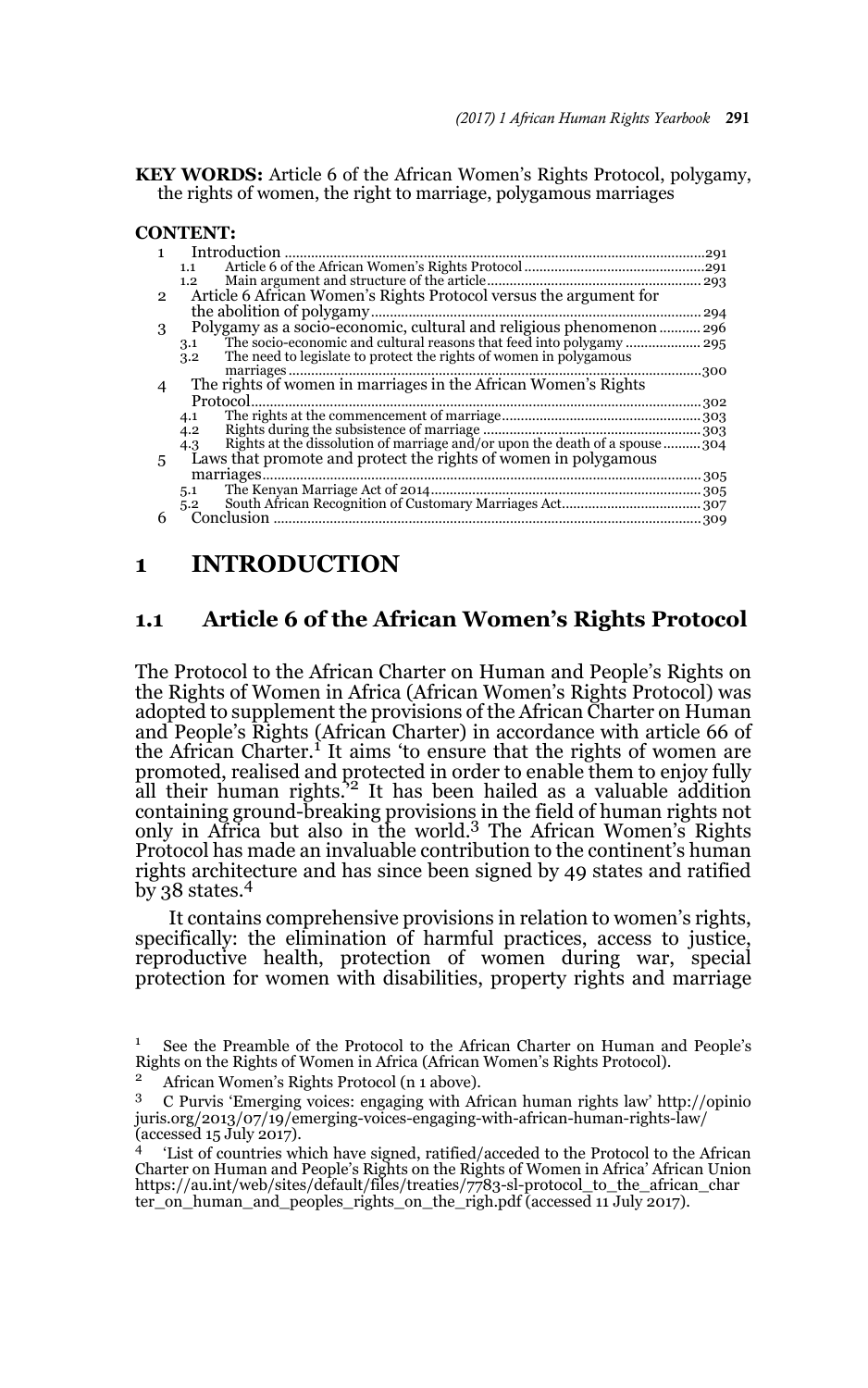rights. It places an obligation on states to enact legislation and take measures to ensure the full realisation of the rights enshrined therein.<sup>5</sup> As noted by the Special Rapporteur on the Rights of Women in Africa, since the coming into force of the African Women's Rights Protocol, State Parties have indeed adopted numerous legislation, in compliance with the Protocol, which have led to notable protection and promotion of the rights of women on the continent.<sup>6</sup>

One of the most notable provisions of the African Women's Rights Protocol is article 6, which provides for the right to marriage. Article 6 obligates State Parties to ensure that men and women enjoy equal rights and are recognised as equal partners in marriage. State Parties are also required to enact legislation to ensure that marriage is based on the full and free consent of both parties and that the parties are at least 18 years of age at the time of contraction of the marriage. The right to marriage is provided for in many international and regional human rights instruments including article 23 of the International Covenant on Civil and Political Rights (ICCPR), article 16 of the Universal Declaration on Human Rights (UDHR), and article 12 of the European Convention on Human Rights (ECHR) among others. The African Charter does not provide for the right to marriage, therefore this is one example of an issue where the African Women's Rights Protocol complements the African Charter.

Article 6 further provides for the right of a married woman to: participate in the choice of marital residence, retain her nationality or acquire that of her husband, retain her maiden name or adopt that of her husband, as well as the right to acquire and administer property during the subsistence of the marriage. The article also provides the right of registration of marriages. Unique to the African Women's Rights Protocol, is the provision in article 6(c) that requires states to enact legislation which ensures that 'monogamy is encouraged as the preferred form of marriage and that the rights of women in marriage and family, *including in polygamous marital relationships* are promoted and protected' (emphasis added).

Polygamy, is often discussed in tandem with other women rights issues for example gender equality, violence against women, sexual health rights, economic and social rights of women. For this reason, article 6(c) has been the subject of debate among scholars, human rights activists and practitioners as discussed in detail in part 2 below. This article aims to contribute to this debate by placing article 6(c) within the cultural, political, socio-economic and human rights context of the African continent. This article discusses how legislation made pursuant to article 6 of the African Women's Rights Protocol can contribute to the protection of women in polygamous marriages and why this is necessary pending the outlaw of polygamy in line with international best practice.

 $5$  Article 6 of the African Women's Rights Protocol.

<sup>6</sup> Status of implementation of the Protocol to the African Charter on Human and People's Rights on the Rights of Women in Africa' African Commission on Human and Peoples' Rights (2016) http://www.peaceau.org/uploads/special-rapporteur-on-rightsof-women-in-africa-presentation-for-csw-implementation.pdf (accessed 15 July 2017).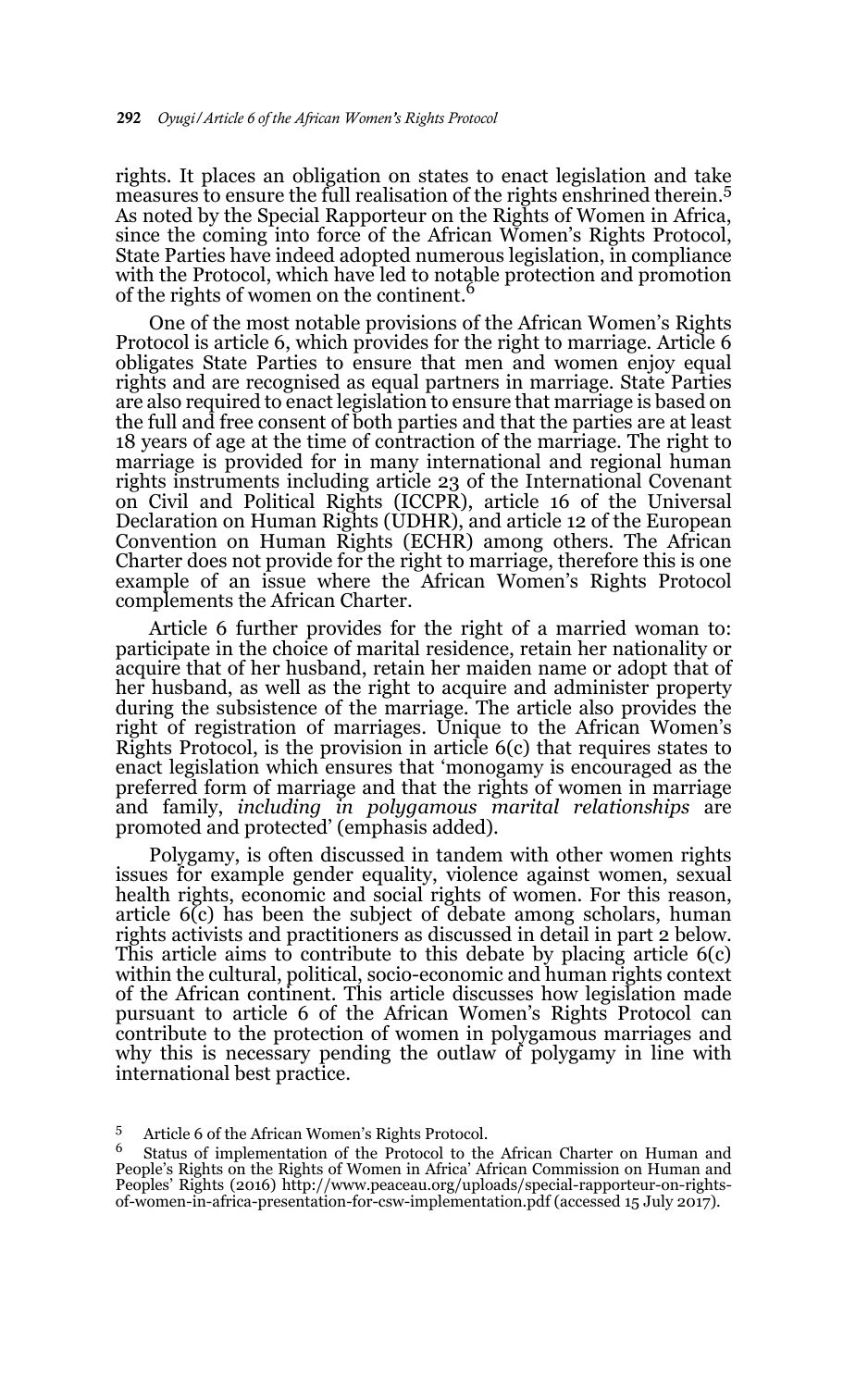#### **1.2 Main argument and structure of the article**

Many human rights practitioners, activists and scholars argue that polygamy is against the rights of women and therefore, it should be outlawed. I argue in this article that outlawing polygamy without dealing with the cultural, socio-economic and religious factors will not result in the eradication of the practice. In the journey to conforming to international best practice by outlawing polygamy, African States should enact laws that regulate polygamy and protect the rights of women in polygamous marriages.

This argument is premised on the following point: polygamy continues to exist in Africa because of cultural, religious, economic and sociological reasons. Because the practice is so deeply entrenched, laws that were enacted to criminalise polygamy and invalidate polygamous marriages in colonial times failed to eradicate the practice. Instead polygamy continued to exist in practice, while non-existent in law. This discrepancy created a group of disenfranchised women in polygamous marriages who had no recourse to law for protection or fulfilment of their rights. Hence, article 6(c), which extends legal protection to polygamous marriages, has the much-needed effect of remedying this situation.

The article illustrates how the top-down laws that prohibited polygamy disenfranchised women in polygamous marriages since they failed to tackle the relevant socio-economic and cultural factors. It further discusses how this situation is remedied by article 6(c) of the African Women's Rights Protocol. This article relies on two pieces of domestic legislation - the Kenyan Marriage Act and the South African Recognition of Customary Marriages Act – both which contain provisions which protect the rights of women in polygamous marriages, as case studies.

The article is structured as follows: Part one, the current section, contains the introduction. Part two examines the tension between the African regional view and the international view on polygamy. Specifically, it discusses the provision of article 6(c) of the African Women's Rights Protocol in relation to the argument that polygamy is inherently contrary to the rights of women and should therefore be abolished. Part three discusses the socio-economic, cultural and religious factors that feed into polygamy. This section argues that polygamy cannot be adequately tackled without considering and resolving the multi-faceted issues behind it. It illustrates how women in polygamous marriages tend to be particularly vulnerable and are therefore in more need of legal protection. Part four explores the rights of women in marriage which are provided for in article 6 of the African Women's Rights Protocol and article 16 of Convention on the Elimination of All Forms of Discrimination against Women (CEDAW). This part contends that pending the outlaw of polygamy according to international best practice, states parties should legislate to ensure that women in subsisting polygamous marriages enjoy all the substantive rights listed in these articles. Section five discusses the value added to the African human rights regime by article 6 of the African Women's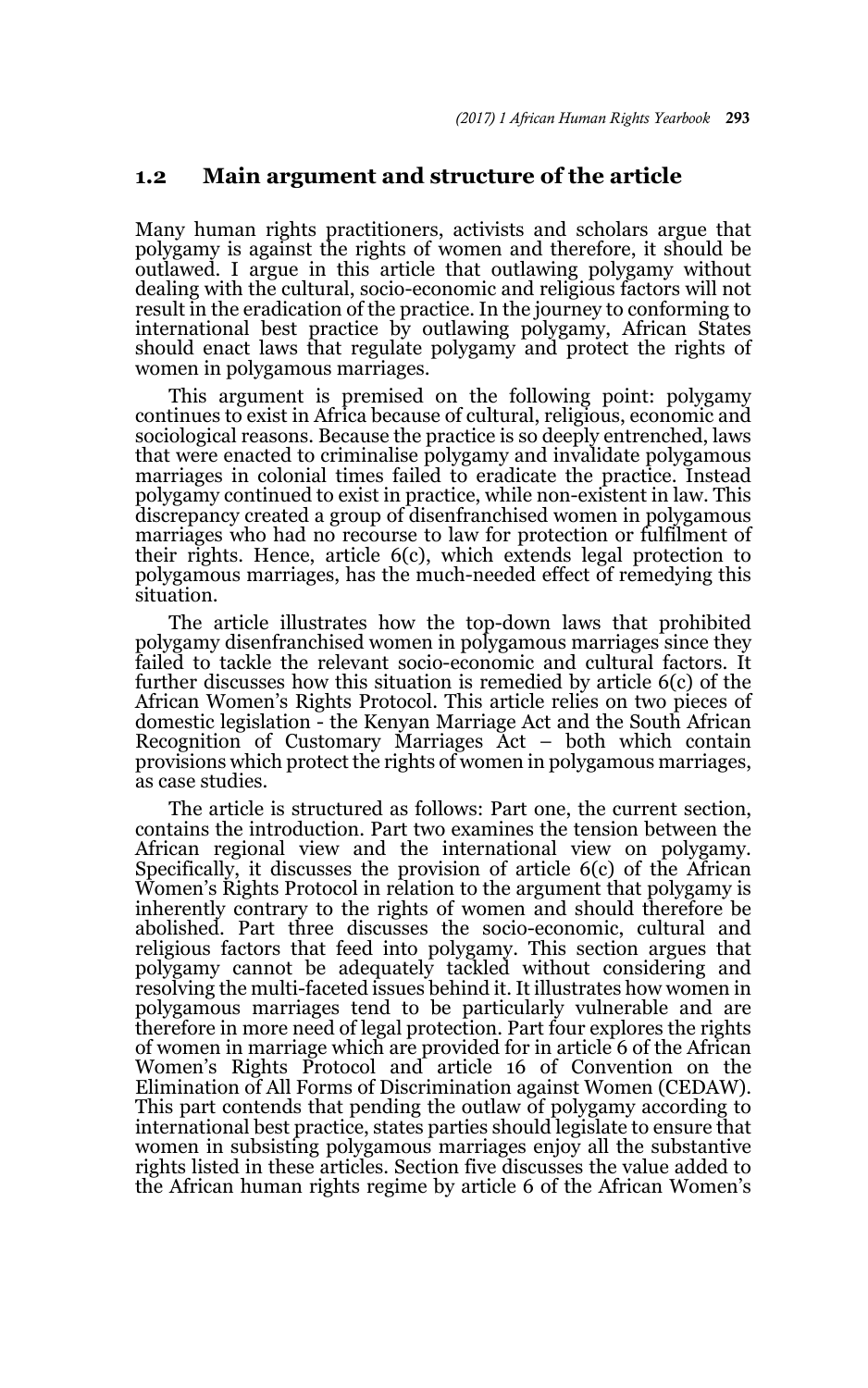Rights Protocol by recognising the rights of women in polygamous marriages. It further discusses how legislation can regulate polygamy to protect the rights of women involved. In this regard, the Kenyan Marriage Act of 2014 and the South African Recognition of Customary Marriages Act of 1998 are used as case studies to illustrate how laws passed in accordance with article 6 of the African Women's Rights Protocol can contribute towards the protection of the rights of women in polygamous marriages. The article in its last section, which the concluding remarks.

It is necessary to mention that the term polygamy is used in this article only to refer to the practice where two or more women are simultaneously married to the same man. Admittedly, polygamy is an umbrella term used by most anthropologists to encompass: polygyny, where one man marries two or more women; polyandry, where one woman marries two or more men; and group marriages in which several men marry several women.<sup>7</sup> However, in this article, the term is only used to refer to polygyny and therefore excludes polyandry and group marriages.

# **2 ARTICLE 6 OF THE AFRICAN WOMEN'S RIGHTS PROTOCOL VERSUS THE ARGUMENT FOR THE ABOLITION OF POLYGAMY**

Though international human rights instruments provide for the right to marriage and equality in marriage, none of them expressly mentions polygamy.8 The interpretation given to these treaties by most scholars and human rights activists is that polygamy is against a woman's right to dignity and equality and should therefore be prohibited. For instance, on 29 March 2000, the Human Rights Committee, the body of independent experts that monitors the implementation of the ICCPR, issued a General Comment on the interpretation of article 3 of the ICCPR - the clause on equality between men and women.9 The Human Rights Committee stated:

It should also be noted that equality of treatment with regard to the right to marry<br>implies that polygamy is incompatible with this principle. Polygamy violates the<br>dignity of women. It is an inadmissible discrimination a

Furthermore, the Committee on the Elimination of Discrimination Against Women, while interpreting the CEDAW, similarly stated that

<sup>10</sup> UN Human Rights Committee (n 9 above) para 24.

<sup>7</sup> MK Zeitzen *Polygamy: a cross-cultural analysis* (2008).

<sup>8</sup> For an analysis of these provisions see R Gaffney-Rhys 'Polygamy: a human right or human rights' violation?' (2011) 2 *Women in Society* 1*.*

<sup>9</sup> UN Human Rights Committee General Comment 28 (2000) UN Doc CCPR/C/21/ Rev.1/Add.10.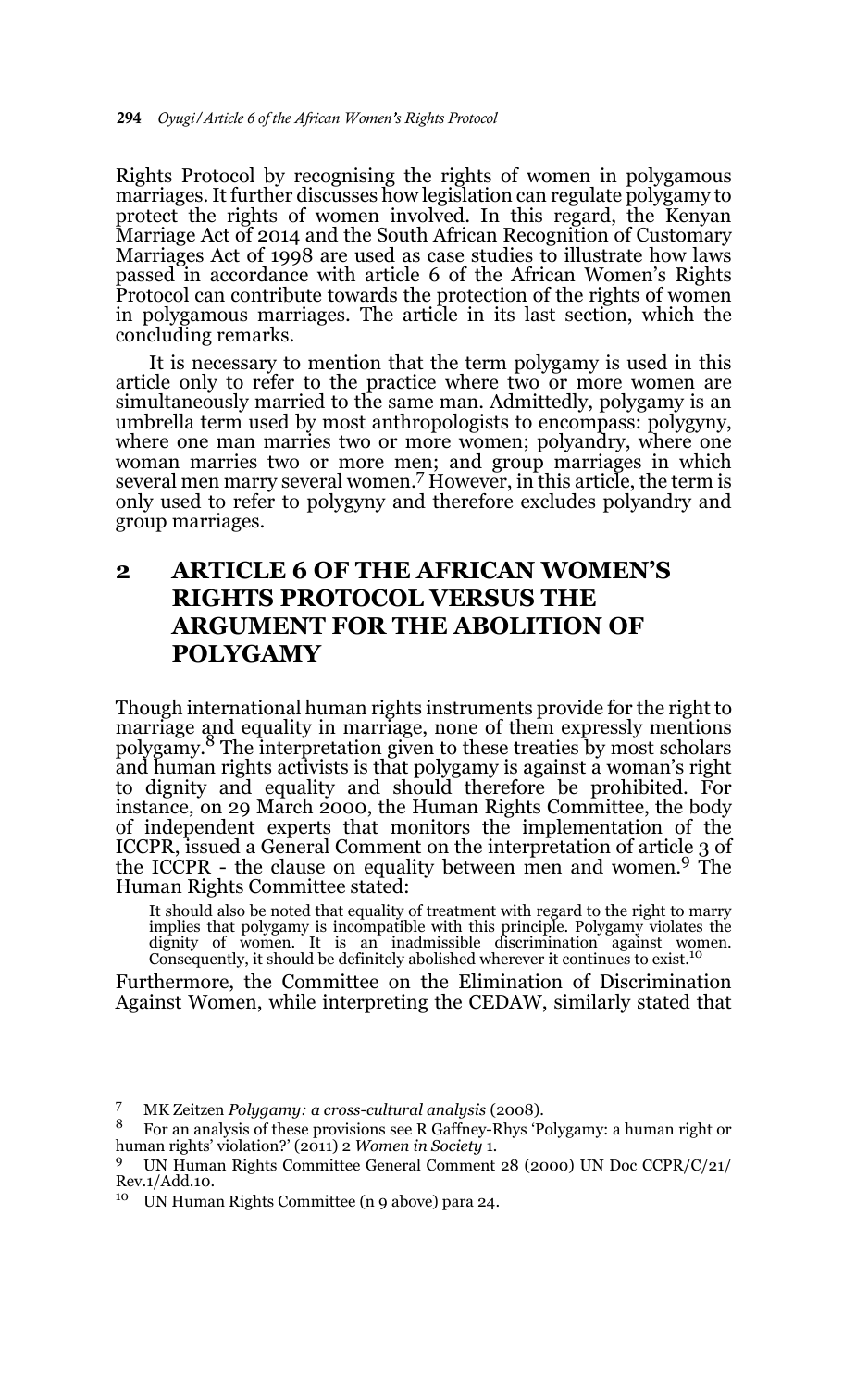the practice of polygamy is against the rights of women and should be prohibited.<sup>11</sup>

Apart from this, many scholars have encouraged the legal prohibition of polygamy and their arguments may be summarised in two main prongs. First, polygamy violates the internationally recognised rights and the dignity of women; and secondly, polygamy is often associated with many harmful practices such as forced marriages, child marriages, gender-based violence and female genital mutilation.<sup>12</sup> For example two scholars, Cook and Kelly, presented a report to the Canadian Government that discussed these two issues.<sup>13</sup> They argued that polygamy is a violation of three major rights of women. First, polygamy violates the right to family which encompasses: the right to equality within marriage and within the family, the right to private and family life, the right to be free from all forms of stereotyping, and the right to exercise free and full consent in choosing a spouse and entering marriage. Second, polygamy infringes the right to security, which encompasses: the right to be free from all forms of violence, the right to be free from inhuman and degrading treatment, the right to the highest attainable standard of health, the right to be free from slavery and the right to an adequate standard of living. Third, in their view, polygamy violates the right to citizenship, which involves: the right to receive and impart information, the right to education, the right to religious freedom, and the right to enjoy their culture.14 One of their main arguments is that although different rights may be violated depending on the context of polygamy, 'the right to equality within marriage and the family is violated *per se* by polygyny, regardless of the cultural or religious context in which it is practised.'<sup>15</sup> Cook and Kelly therefore argue for the abolition of polygamy.

On the other hand, the African Women's Rights Protocol seems to be taking a contrary approach to this issue. Article 6 provides that

they [State Parties] shall enact appropriate national legislative measures to guarantee that monogamy is encouraged as the preferred form of marriage and that the rights of women in marriage and family, including in polygamous marital relationships are promoted and protected.

Article 6 of the African Women's Rights Protocol, instead of prohibiting polygamy, states that monogamy is preferred and that the rights of women in polygamous marriages should be promoted and protected.

<sup>&</sup>lt;sup>11</sup> CEDAW Committee General Recommendation 21 (1994) http://www.un.org/<br>womenwatch/daw/recommendations/recomm.htm#recom21 (accessed womenwatch/daw/cedaw/recommendations/recomm.htm#recom21 19 November 2016).

<sup>12</sup> See for example J Witte *The Western Case for Monogamy Over Polygamy* (2015); R Gaffney-Rhys (n 8 above); V von Struensee 'The contribution of polygamy to women's impoverishment: an argument for its prohibition' (2005) 2 *Murdoch University Electronic Journal of Law* 1 http://www.austlii.edu.au/au/journals/MurUEJL/2005/ 2.html#fn1 (accessed 31 July 2016); N Wadesango *et al* 'Violation of women's rights by harmful traditional practices' (2011) 13 *Anthropologist* 121.

<sup>13</sup> R J Cook & L M Kelly 'Polygyny and Canada's obligations under international human rights law' Department of Justice Canada (2006) http://www.justice.gc.ca/eng/ rp-pr/other-autre/poly/poly.pdf (accessed 19 November 2016).

<sup>14</sup> Cook & Kelly (n 13 above) 21–43.

<sup>15</sup> Cook & Kelly (n 13 above) 87.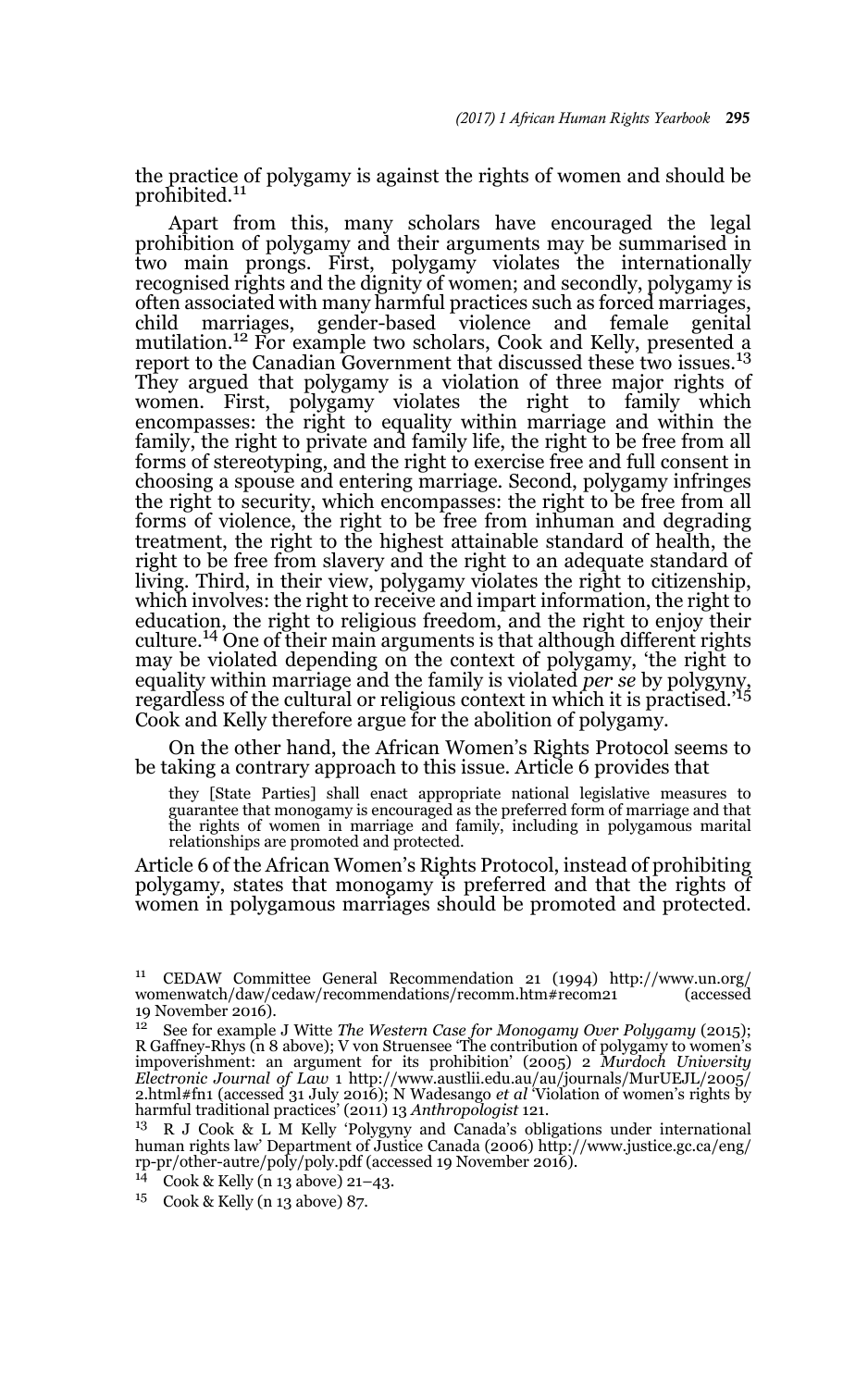This provision has been criticised by many scholars who consider it as condoning polygamy which, they argue, is against the rights of women and against internationally recognised human rights principles.16

It is noteworthy that article 6 of the African Women's Rights Protocol was included as a compromise between, on one hand, the push for the complete abolition of polygamy made by NGOs and most human rights activists, and on the other hand, the refusal by government officials to completely abolish polygamy.17 The government officials argued that the African Women's Rights Protocol should not prohibit polygamy because it exists in the culture and religion of many Africans, and therefore, prohibition would result in hardships for the women in<br>polygamous marriages.<sup>18</sup>

From the above discussion, it appears that there are two opposing schools of thought on the issue of polygamy and human rights. The first, and the mainstream, argues that polygamy should be abolished in order to protect the rights of women. The second school of thought argues that since polygamy is deeply rooted in culture and religion, prohibition will not bring an immediate end to this practice, but will merely result in increased hardship for the women in polygamous marriages. Before going into the merits and demerits of these arguments, it is necessary to examine polygamy in the African context by discussing the socio-economic, cultural and religious factors which give rise to it.

# **3 POLYGAMY AS A SOCIO-ECONOMIC, CULTURAL AND RELIGIOUS PHENOMENON**

### **3.1 The socio-economic and cultural reasons that feed into polygamy**

Polygamy has been deeply entrenched in the culture and religion of most communities in Africa since pre-colonial times.<sup>19</sup> During colonialism, polygamy was prohibited by law and the offence of bigamy introduced in most African countries, a policy which was viewed as an important part of bringing 'civilization' to the 'dark' continent.<sup>20</sup> However, this prohibition failed to consider the cultural, political,

<sup>20</sup> Ibidapo-Obe (n 19 above) 343.

 $16$  See for example J Obonye 'The practice of polygamy under the scheme of the Protocol to the African Charter on Human and Peoples' Rights on the Rights of Women in Africa: a critical appraisal' (2012) 4 *Journal of African Studies and Development* 147 http://www.academicjournals.org/jasd/abstracts/abstracts/abstracts2012/July/ Obonye.htm (accessed 6 August 2016).

<sup>17</sup> F Banda 'Blazing a trail: the African Protocol on women's rights comes into force' (2006) 50 *Journal of African Law* 72.

 $18$  As above.

<sup>19</sup> A Ibidapo-Obe 'The dilemma of African criminal law: tradition versus modernity' (1992) 19 *Southern University Law Review* 327, 343.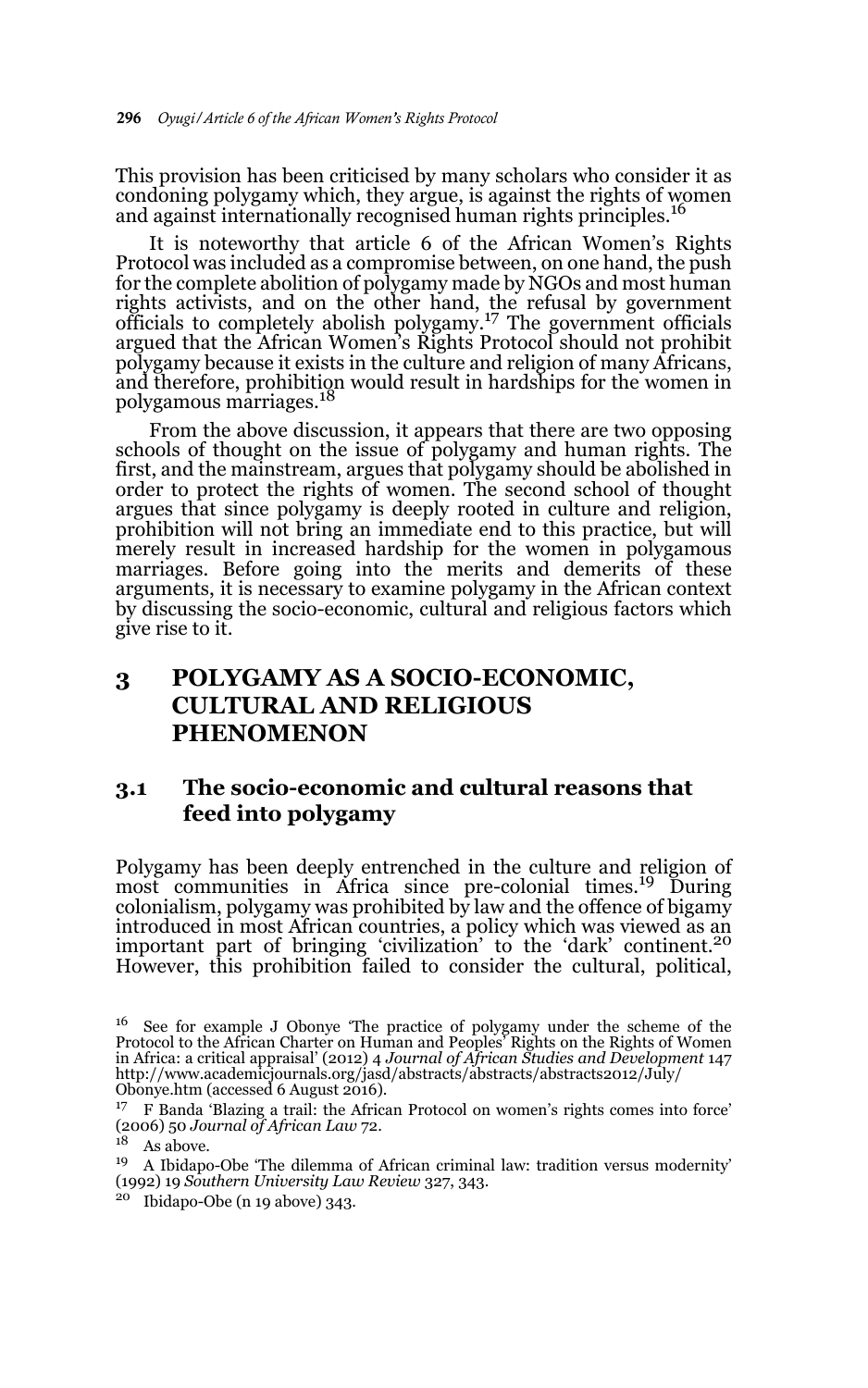social, religious and economic aspects of polygamy and therefore failed to eradicate the practice.<sup>21</sup>

If polygamy is to be tackled, in line with international best practices, then it must first be understood in the cultural, socioeconomic and religious context of African societies which are mostly patriarchal in nature. In this regard, it is important to note first, that men are 'the traditional holders of power over "strategic resources"<br>(namely, land, cattle, women and children)'.<sup>22</sup> Second, marriage in most African societies is traditionally for procreation and survival.<sup>23</sup> Children are therefore at the core of marriage and women are traditionally viewed as child bearing vessels.24 Third, unlike in western societies where marriage is between the two individuals concerned, in most African societies marriage signifies the coming together of families and kinship. $25$  Therefore, the interest of the community supersedes that of the individual and in patriarchal societies such community 'interests are framed in favour of men.'26 This has to be the starting point in understanding polygamy in the African context.

Polygamy has been said to have many justifications most of which originate from the power, dominance and control that men have over women in a patriarchal society as explained above. First, it is a solution to the problem of infertility in marriage or lack of a male heir.<sup>27</sup> Since children are at the centre of marriage, when a woman is infertile, or the couple has not had male children, the husband is often encouraged by the society, and sometimes by the wife, to marry another woman to bear him (male) children.<sup>28</sup> Polygamy is also considered as a remedy for menopause as well as pregnancy and nursing.<sup>29</sup> The justification here is that traditionally in many African communities, during menopause, pregnancy and nursing, women are prohibited from having sexual intercourse. Therefore, the husband would marry another woman with whom he could continue having sexual relations during this period. In the case of pregnancy and nursing, the prohibition lasts until the baby has been weaned which can take up to three years. In case of menopause, the prohibition is permanent.<sup>30</sup>

- <sup>23</sup> G Kimathi *Your marriage and family* (1994) xxx page no.
- <sup>24</sup> Kimathi (n 23 above).
- <sup>25</sup> Nhlapo (n 22 above).<br><sup>26</sup> Nhlapo (n 29 above).
- <sup>26</sup> Nhlapo (n 22 above) 137.

- Baloyi (n 27 above).
- <sup>29</sup> Baloyi (n 27 above).<br> $^{30}$  Bolovi (n 27 above).
- Baloyi (n 27 above).

<sup>21</sup> T Nhlapo 'African family law under an undecided constitution' in J Eekelaar & T Nhlapo (eds) *The challenge for law reform in South Africa* (2008); Zeitzen (n 7 above) 41-65.

<sup>22</sup> T Nhlapo 'The African family and women's rights: friends or foes' (1991) 1991 *Acta Juridica/ African Customary Law* 135, 136.

<sup>&</sup>lt;sup>27</sup> See E M Baloyi 'Critical reflections on polygamy in the African Christian context' (2013) 41 *Missionalia* 164; G L Chavunduka, 'Polygyny among urban Shona and Ndebele Christians: a case study' (1979) 12 *Nada: The S Department Annual* 10.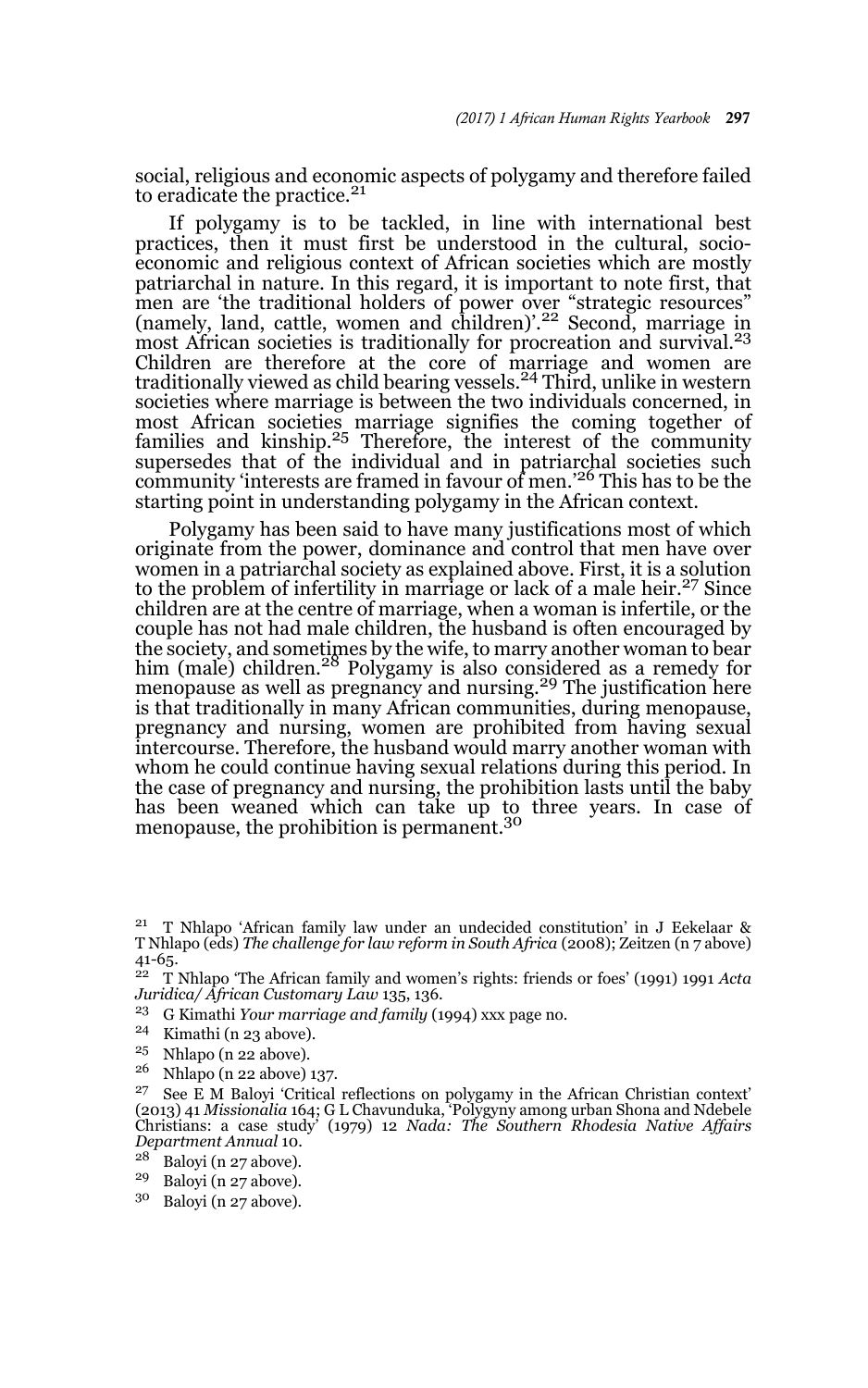The other justification for polygamy is that it is a remedy for societal exclusion. Since marriage is a fundamental rite of passage in most African communities, unmarried persons, especially women are considered as pariahs, therefore women sometimes end up marrying men who are already married to other wives to fit into the society.<sup>31</sup> Additionally, polygamy is the easiest way to have big families which is important in most African countries, especially in rural areas, because large families provide a huge labour force for economic development and help provide social security for the aged within the family.<sup>32</sup> Furthermore, in some contexts it is a method of taking care of widows, where a man dies and the widow marries the brother, or relative of the dead man to take care of her. According to Chavundika, it is believed that polygamy can improve the social and economic welfare of the woman especially in communities where levirate is prevalent.<sup>33</sup>

In some cases, polygamy continues to exist as a vestige of political structures which no longer exist. For example, Hansungule writes that traditionally, Kings in Africa married many wives for diplomatic and political reasons in order to solve conflicts with neighbouring communities.34 Although this reason no longer exists, he states that the culture still lives on and kings, chiefs and other wealthy individuals still marry many wives.35 He further describes the situation in Northern Nigeria and Swaziland where polygamy continues to exist due to religious and cultural norms, respectively. He concludes that: 'Culture in Africa is still very much a reality … religious beliefs and practices long dispensed with in other parts of the world continue to determine the status of women.'36

Apart from the above patriarchal power structure, culture and politics, there are other socio-economic factors which continue to feed into polygamy. These include lower levels of education among women, poverty, laws preventing women from owning land, Female Genital Mutilation (FGM), child marriages, ostracisation of unmarried and childless women, anti-abortion laws, lack of access to reproductive health care and information, rampant teenage pregnancies, as well as the practice of resolving rape cases by marrying off the rape victim to the perpetrator. Also, there are religious practices for example allowing men to terminate a marriage verbally and allowing men to marry up to four wives which encourage polygamy.

Since polygamy is enabled by issues which are often beyond the control of the women involved, some scholars and activists argue that the choice of a woman to be engaged in a polygamous marriage is often

- <sup>35</sup> Hansungule (n 34 above) 9-10.
- $3<sup>6</sup>$  Hansungule (n 34 above) 25.

 $^{31}$  Baloyi (n 27 above).<br> $^{32}$  See TD Thobeiane

<sup>32</sup> See TD Thobejane & F Takayindisa 'An exploration of polygamous marriages: a worldview' (2014) 5 *Mediterranean Journal of Social Sciences* 1058 http://mcser.org/ journal/index.php/mjss/article/view/5179 (accessed 14 July 2017).

<sup>33</sup> Chavunduka (n 27 above).

<sup>34</sup> M Hansungule 'The status of women in contemporary African society with special reference to Zena Mahlangu (Swaziland) and Amina Lawa (Nigeria)' http:// www.rwi.lu.se/pdf/seminar/hansungule.pdf (accessed 14 July 2017).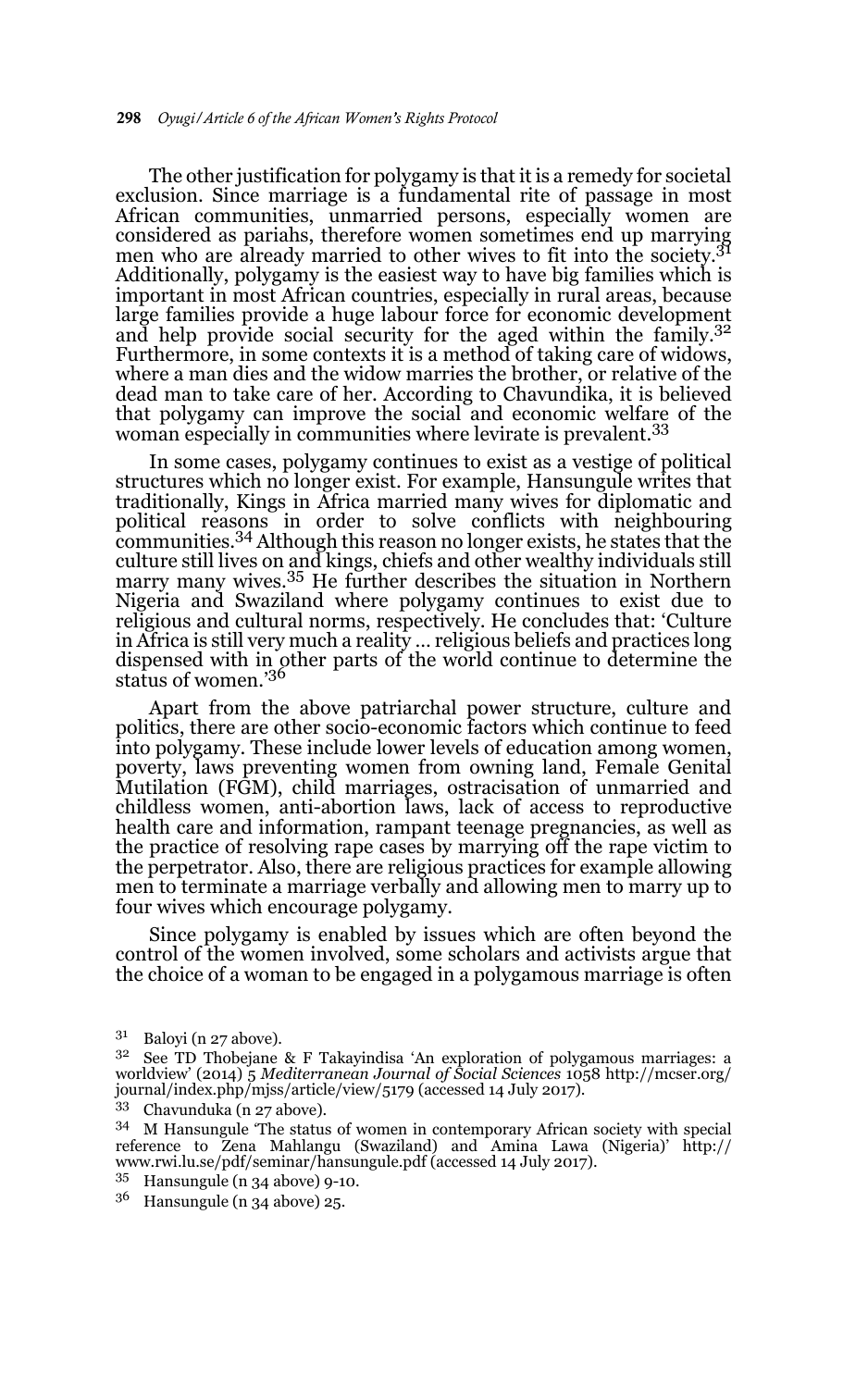not a 'real' choice because it arises from the fact that polygamy is the only suitable or available option.37 This argument gives rise to difficult questions such as: how much of an individual's choice can be free from societal influence? And, what is the acceptable limit of societal influence on an individual's choice? The above view seems to be based on the presumption that the women who would willingly be involved in polygamy simply do not know any better, an argument which, according to one commentator, is both 'arrogant and intolerant to cultural diversity'.38 Since polygamy is kept alive by many patriarchal cultural and religious values, as well as socio-economic factors, it is difficult to ascertain whether women continue to engage in polygamy by choice, or whether they are implicitly 'forced', persuaded or convinced by circumstances beyond their control.

What is clear is that because polygamy is so deeply entrenched and the causes are so multi-faceted, a top-down abolition, like that implemented by colonialists cannot bring an end to the practice. In fact, in the words of one scholar 'if the bigamy laws were to be rigorously enforced ninety per cent of Africans might find themselves in jail.'<sup>39</sup> This seems to be an exaggeration because of the existence of contrary data which suggests that polygamy is on the decline on the continent.<sup>40</sup> Be that as it may, one scholar, Obonye, observes that 'this practice is still heavily embedded in the psyche of many Africans as an acceptable practice' therefore 'legislation alone cannot succeed in eliminating a deeply entrenched cultural practice like polygamy'.<sup>41</sup>

For this reason, it is necessary for State Parties to the African Women's Rights Protocol to tackle this issue by dealing with these socio-economic, cultural and religious practices that hinder the empowerment of women. States should endeavour to empower women to prevent situations where they would be involuntarily involved in polygamous marriages. This would be an important step in the fulfilment of their obligations under the African Women's Rights Protocol. However, since this is a long-term goal, this article argues that in the meantime State Parties should legislate to ensure that the rights of women in polygamous marriages are promoted and protected in line with the African Women's Rights Protocol. This point is illustrated with reference to South African and Kenyan statutes.

- <sup>39</sup> Ibidapo-Obe (n 19 above) 344.
- <sup>40</sup> J Fenske 'African polygamy: past and present' Centre for the Study of African Economies Working Paper 2012 http://www.economics.ox.ac.uk/materials/papers/ 12544/csae-wps-2012-20.pdf (accessed 14 July 2017).
- <sup>41</sup> Obonye (n 16 above) 147–148.

<sup>&</sup>lt;sup>37</sup> E A Archampong 'Reconciliation of women's rights and cultural practices: polygamy in Ghana' (2010) 36 *Commonwealth Law Bulletin* 325, 331. See also Obonye (n 16 above).

<sup>38</sup> A Malik 'Case for polygamy in Scotland?' (2013) 2 *Edinburgh Student Law Review* 36, 43.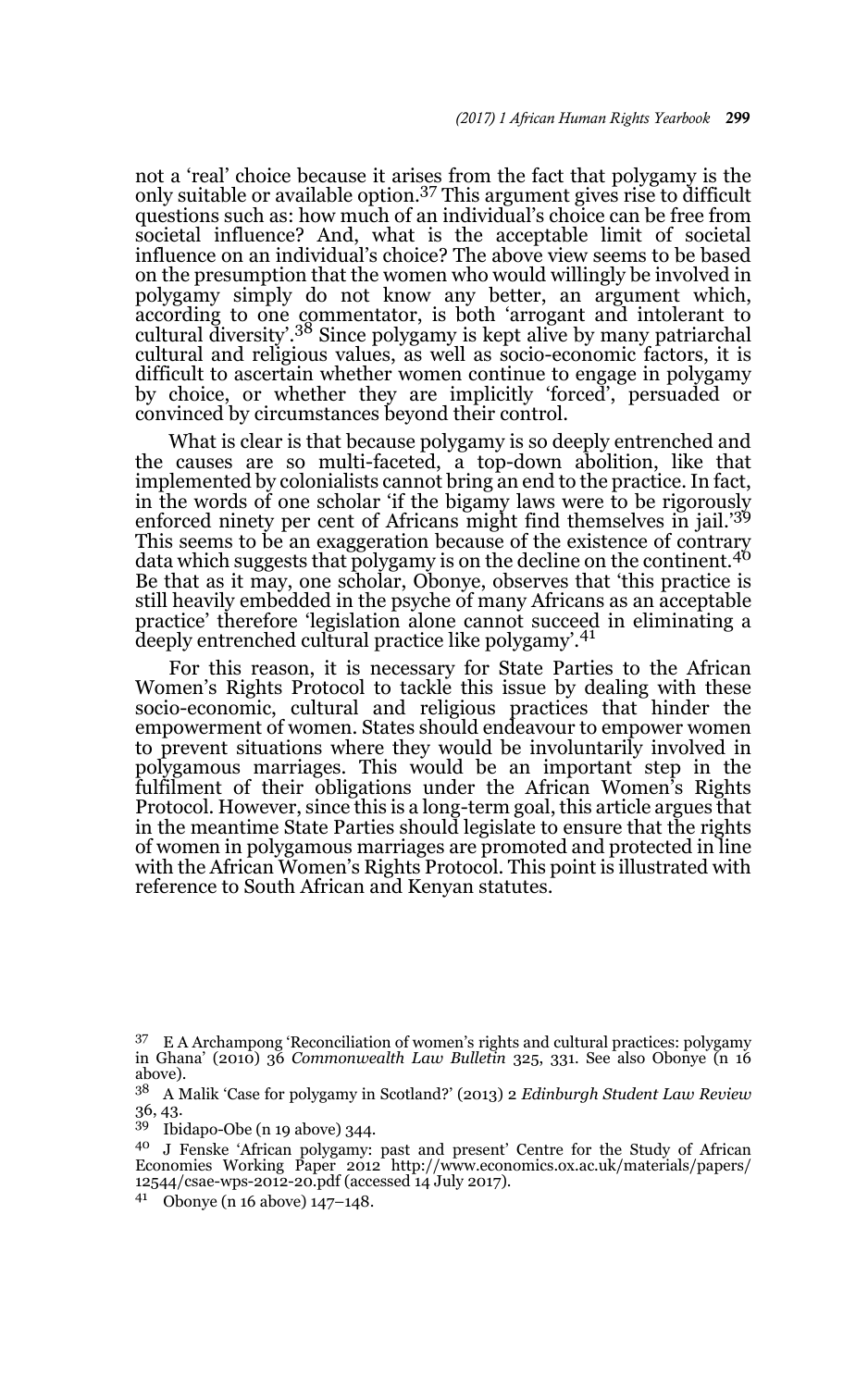# **3.2 The need to legislate to protect the rights of women in polygamous marriages**

The socio-economic and cultural factors which give rise to polygamy make women in polygamous marriages more vulnerable to human rights abuses especially because they have no legal protection in most African states. To begin with, it is noteworthy that the colonial laws mentioned above, introduced numerous advantages for monogamous marriages and not for polygamous ones.<sup>42</sup> For example, the fact that polygamous marriages were not recognised by law, meant that women in polygamous marriages could not inherit property upon their husband's death and had no recourse to law if abandoned.43 This is well illustrated by a famous Kenyan case called *Re Ruenji's Estate.*<sup>44</sup> The facts of this case were as follows: a man contracted a marriage under a statute that disallowed polygamy and only recognised monogamous marriages. However, he subsequently married a second wife, under customary law, with whom he had children. Upon his death intestate, his two wives were engaged in a succession dispute over his property. The judge held as follows:

Women married under customary law by a man who had previously married under statute are not wives and their children are not children for the purpose of succession, and they are therefore not entitled to a share in the estate of the deceased.

This decision, which failed to recognise a polygamous marriage and therefore, disenfranchised the second wife and her children, was relied on by judges in subsequent succession disputes in Kenya.45 This necessitated parliament to create a special amendment to the Law of Succession Act which was intended to correct the situation and protect the property rights of women in polygamous marriages, regardless of the circumstances of their marriage. The amendment came into force in<br>1981 and stated as follows:<sup>46</sup>

Notwithstanding the provisions of any other written law, a woman married under a system of law which permits polygamy is, where her husband has contracted a previous or subsequent monogamous marriage to another woman, nevertheless a wife for the purposes of this Act, and in particular sections 29 and 40 thereof, and her children are accordingly children within the meaning of this Act.

The above case demonstrates how the legal abolition of polygamy resulted in a situation whereby polygamy did not exist in law but

<sup>&</sup>lt;sup>42</sup> A K Wing 'Polygamy from Southern Africa to Black Britannia to Black America: global critical race feminism as legal reform for the twenty-first century' (2000) 11 *Journal of Contemporary Legal Issues* 811.

<sup>43</sup> P K Mbote 'The law of succession in Kenya: gender perspectives in property management and control' International Environmental Law Research Centre 1995 http://www.ielrc.org/content/b9501.pdf (accessed 31 July 2016).

<sup>44</sup> *Re Ruenji's* Estate 1977 (7) Kenya Law Reports 21.

<sup>45</sup> See discussion in H S Arunda 'The mischief of section 3(5) of Kenya Succession Act' https://harrystephenarunda.wordpress.com/2013/04/30/the-mischief-of-section-35- of-kenya-succession-act/ (accessed 31 July 2016). See *also In Re Estate Of Boaz*

*Harrison Ogola* (Deceased) (1978) eKLR http://kenyalaw.org/caselaw/cases/view/ 38197/ (accessed 31 July 2016).

 $46$  Section 3(5) of the Law of Succession Act cap 160.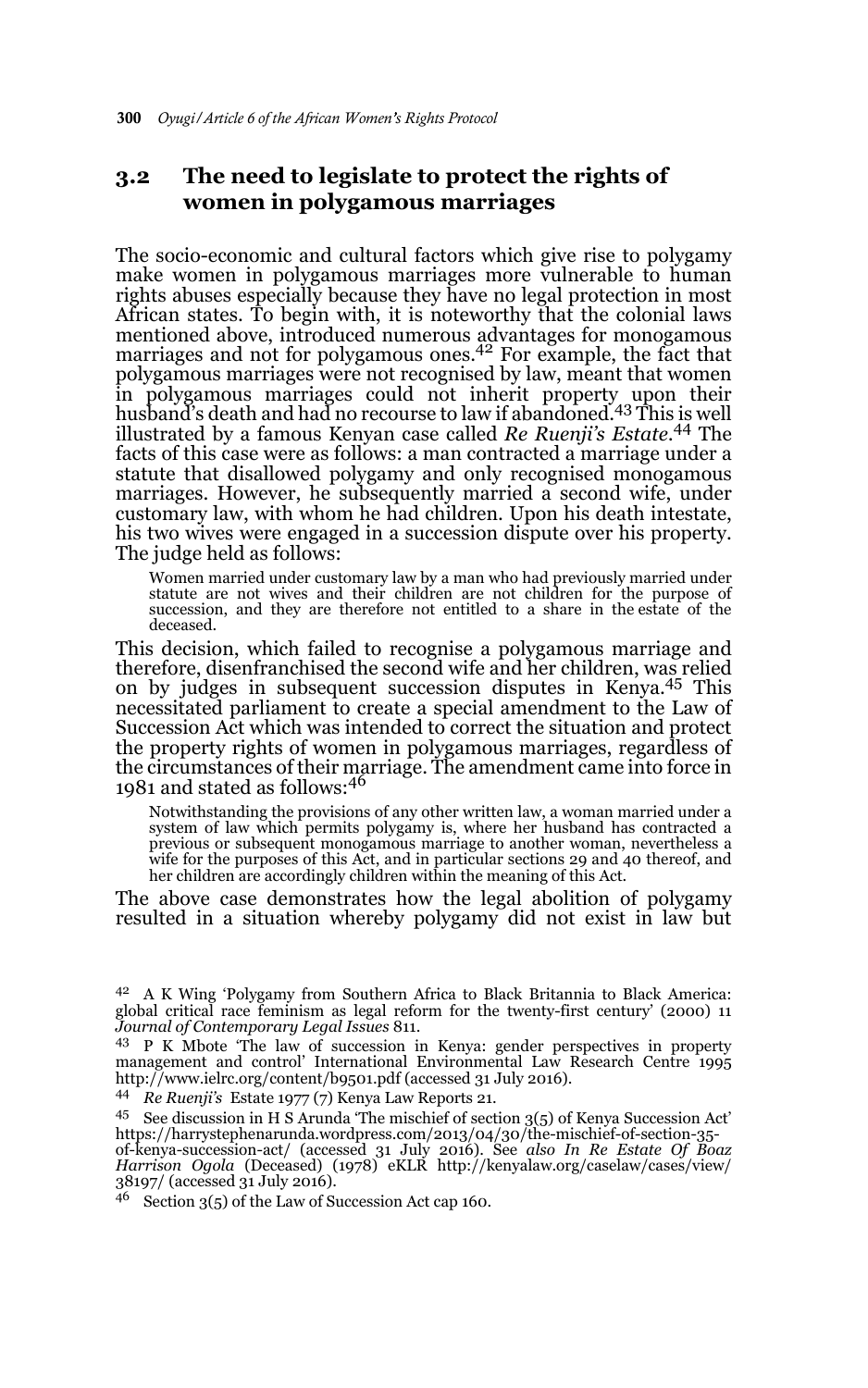continued to exist in practice. This led to the disenfranchising of women in polygamous marriages making them vulnerable without the protection of the law. One women's rights organisation stated in this regard that:

[W]omen in polygamous unions are also often hard pressed to prove a valid marriage was concluded under customary law, without which women cannot claim any rights in the marriage or upon divorce.<sup>47</sup>

The scenario is not limited to Africa. In fact, the practice of polygamy exists even in Western countries, such as in Britain and the United States of America, where the practice has been illegal for centuries especially among immigrant communities.<sup>48</sup> This often results, just like in the African context, in very unfortunate consequences for women in polygamous marriages as shown, for example, in the famous case of *Bibi v the United Kingdom.*49 In *Bibi,* the Applicant was a girl whose mother, the first wife of her father, was refused entry into the United Kingdom (UK). The Applicant's father had married the applicant's mother in Bangladesh, and after three weeks he had married a second wife. The man later relocated to the United Kingdom where he became a citizen. After some time, he was joined by his second wife followed by the Applicant. Later, the Applicant's mother sought to join them in the UK but was refused entry on the basis that polygamy was not recognised in the UK. The European Commission of Human Rights accepted that the issue interfered with the family life of the Applicant but held that the UK was justified in its decision to deny entry to the Applicant's mother. The Commission held:

In the circumstances of the case the Commission is of the view that the family life circumstances in the present case do not outweigh the legitimate considerations of an immigration policy which rejects polygamy and is designed to maintain the United Kingdom's cultural identity in this respect.

The above are merely illustrative examples showing that the top-down outlawing of the practice without dealing with the underlying socioeconomic and cultural factors, does not end polygamy but instead results in suffering for women in polygamous marriages who are left unprotected.

Therefore, the move to prohibit polygamy, expressed by the Human Rights Committee and the CEDAW Committee with the best intention, might further stigmatise and alienate women engaged in polygamous marriages. As shown above, the prohibition of polygamy in many African countries did not bring an end to this practice. Instead, it led to the denial of the rights of women in polygamous marriages by for example excluding them from inheriting their husband's property upon death. This justifies the conclusion that, despite prohibition, so long as the socio-economic, cultural, and religious factors above continue to exist, there will always be women engaged in polygamous marriages and who need protection. Whatever one's sentiment towards polygamy,

<sup>47</sup> 'Kenyan Laws and Harmful Customs Curtail Women's Equal Enjoyment of ICESCR Rights' (Federation of Women Lawyers - Kenya (FIDA-Kenya) and the International Women's Human Rights Clinic) http://www2.ohchr.org/english/bodies/cescr/docs/ info-ngos/FIDAKenya41.pdf (accessed 31 July 2016).

<sup>48</sup> Wing (n 42 above) 854-857.

<sup>49</sup> *Bibi v The United Kingdom* (1992) ECHR 19628.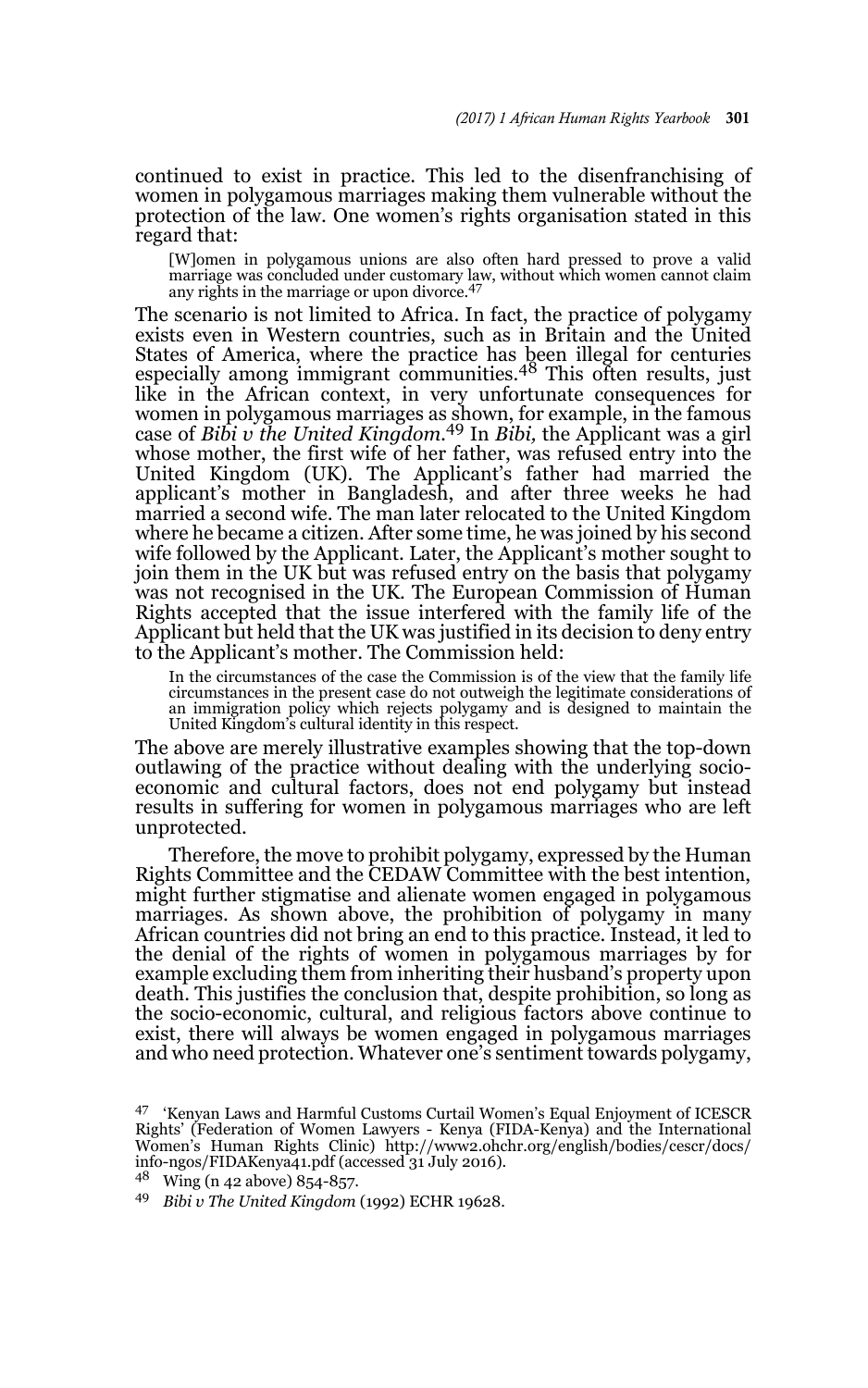refusing to acknowledge that it continues to exist and the women involved need human rights protection is akin to the proverbial burying one's head in the sand. The African Women's Rights Protocol therefore fulfils the much needed and long overdue role of obligating states to enact legislation to ensure that the rights of women in polygamous unions are promoted and protected.

# **4 THE RIGHTS OF WOMEN IN MARRIAGES IN THE AFRICAN WOMEN'S RIGHTS PROTOCOL**

Articles 6, 7 and 21 of the African Women's Rights Protocol contain a comprehensive regime of rights to be enjoyed by women in marriage, including polygamous marriages. Most of these rights are also provided for in article 16 of the CEDAW. The underlying principle in both regimes is that of equality of men and women in marriage. Article 6 of the African Women's Rights Protocol provides that: 'State Parties shall ensure that women and men enjoy equal rights and are regarded as equal partners in marriage.' Similarly, article 16(1) of the CEDAW provides that State Parties shall take all appropriate measures to eliminate discrimination against women in all matters relating to marriage and family relations and shall ensure that women enjoy rights on a basis of equality of men and women.

As discussed above, the commentators who argue for the abolition of polygamy claim that the very fact that a woman is engaged in a polygamous marriage, which allows the man to have more than one spouse, but does not permit the same for the woman, essentially means that her right to equality in marriage is violated *per se*. The concept of equality in marriage is an abstract one and is therefore difficult to quantify even with regard to monogamous marriages. The issue raises more questions than answers: how does one measure equality in marriage? What is the determining factor? If a husband, like the wife, is only entitled to marry one spouse does that necessarily mean there is inherent equality in that marriage? What about situations where both men and women were allowed to have more than one spouse, would that make it equal? Considering the cultural, socio-economic and religious factors rallying against women, discussed above, it is difficult to envision a situation where men and women can be equal in marriage, whether monogamous or polygamous, unless these factors are resolved.

This calls to mind the two equality of rights theories: on one hand, nominal equality 'which advocates that men and women be treated alike because the sexes are the same in law';50 and on the other hand substantive equality which 'focuses on the nature of the impact of<br>particular laws on women's lives'.<sup>51</sup> Without going into this debate, the

- <sup>50</sup> Archampong (n 37 above).
- <sup>51</sup> Archampong (n 37 above) 328.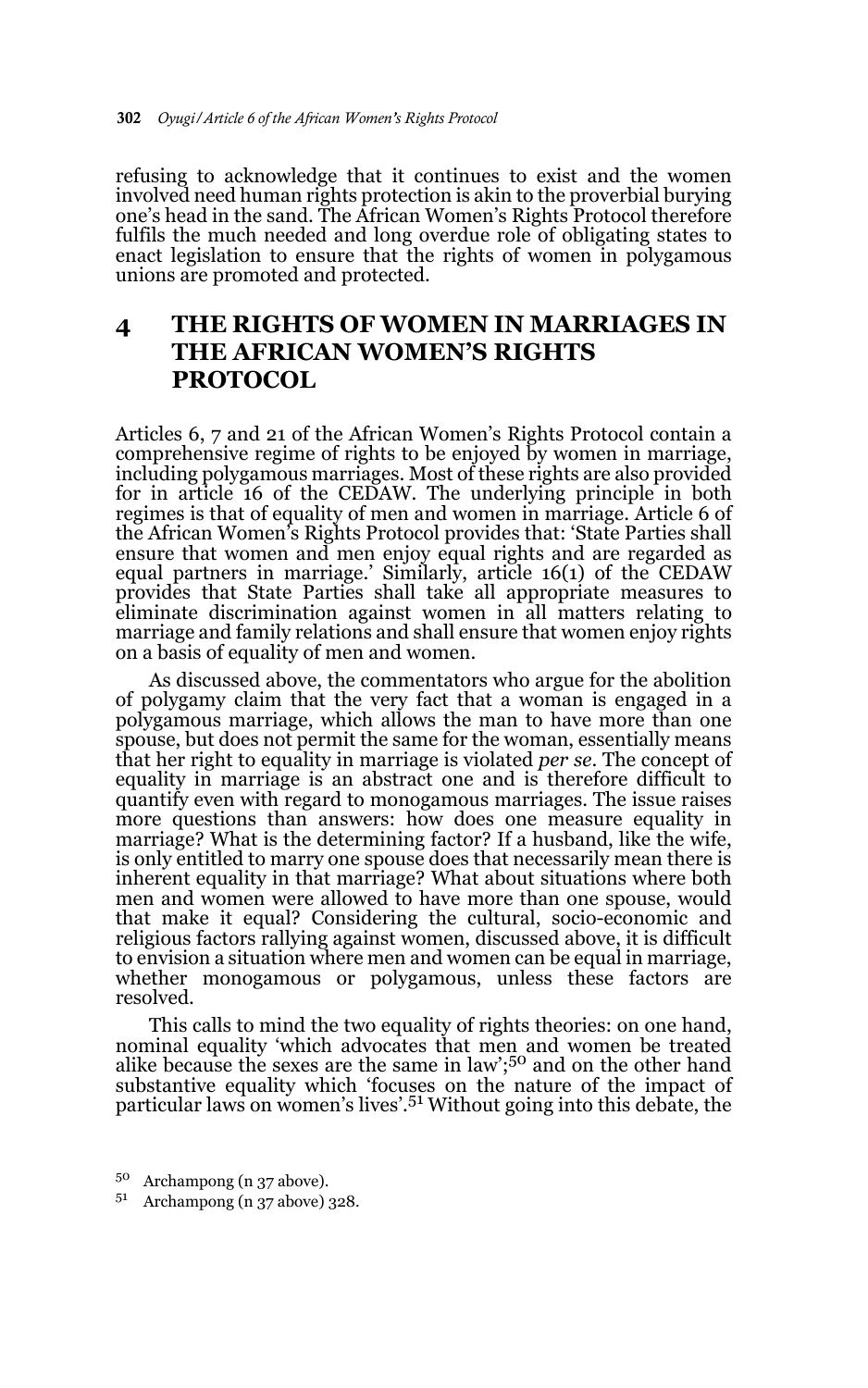views I express in this article are based on the presumption that in the African context, because of political, cultural, and historical factors mentioned above, treating men and women alike may not necessarily lead to equality between the sexes because the playing ground is not level.

It is therefore more important to evaluate polygamy on the impact it has on the lives of the women involved in it. As demonstrated in the next section, the legal abolition of polygamy in Africa in the past has not brought an end to polygamy in practice. This disparity between law and practice has had very negative effects on the rights of women in polygamous marriages, and it is for this reason that I argue that pending the outlaw of polygamy in line with international best practice, State Parties should promote and protect the rights of women in polygamous marriages through legislation.

The underlying argument in this article is that women in subsisting polygamous marriages ought to enjoy all the rights provided for in the African Women's Rights Protocol as well as in article 16 of the CEDAW. This refers to the rights provided in articles 6, 7 and 21 of the African Women's Rights Protocol and article 16(1) of the CEDAW. These rights may be divided into three categories: the rights at the commencement of marriage, the rights during the subsistence of marriage, and the rights upon dissolution and/or death of the husband.

#### **4.1 The rights at the commencement of marriage**

Article 6(a) and (b) of the African Women's Rights Protocol and article 16(1)(a) and (b) of the CEDAW provide for the right to enter marriage, the right to choose a spouse and the right to enter the marriage with free and full consent. The right to give full and free consent to marriage effectively means the woman should be of legal age and have the cognitive ability to consent to marriage. A provision like this guards against child marriages, because children lack the capacity to consent; and forced marriages since full and free consent is a requirement. However, as discussed in part 3.1 above, the issue of whether women can truly consent to polygamous marriages, or whether their choices are often forced by their circumstances and societal pressure is a delicate and difficult one.

# **4.2 Rights during the subsistence of marriage**

During the subsistence of a marriage, women in both polygamous and monogamous marriages should enjoy the relevant internationally accepted rights some of which are provided for in article 6 sub-articles (d) to (j) of the African Women's Rights Protocol as well as article  $16(1)(d)$  through (h) of the CEDAW. These are: 'the same rights and responsibilities as parents ... in matters relating to their children'; 'The same rights to decide freely and responsibly on the number and spacing of their children and to have access to the information, education and means to enable them to exercise these rights'; 'The same rights and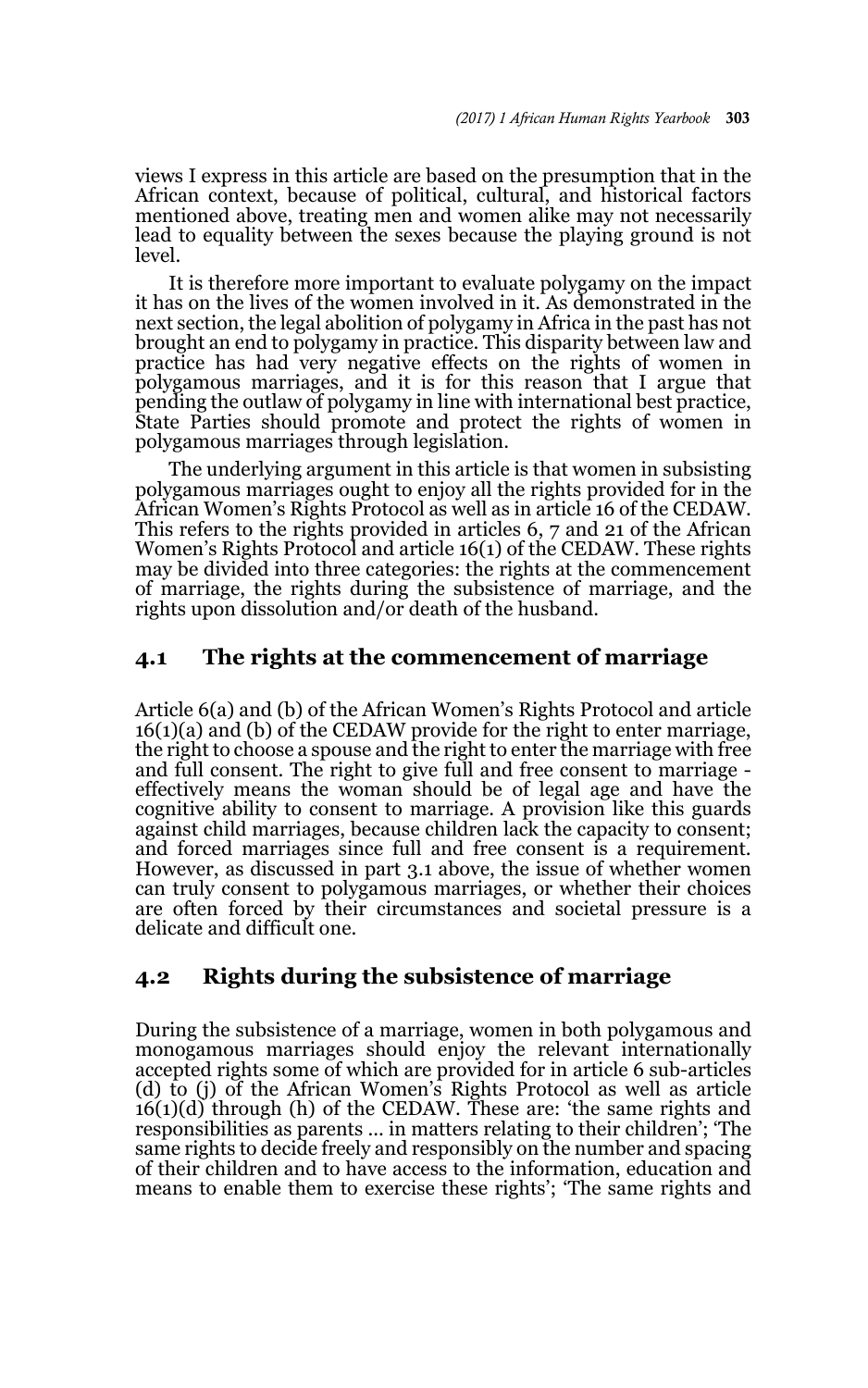responsibilities with regard to guardianship, wardship, trusteeship and adoption of children, or similar institutions'; 'The same personal rights as husband and wife, including the right to choose a family name, a profession and an occupation' and 'The same rights for both spouses in respect of the ownership, acquisition, management, administration, enjoyment and disposition of property, whether free of charge or for a valuable consideration'. State Parties should legislate to ensure that women in subsisting polygamous marriages enjoy these rights.

The rights in this category require access to resources, education and sexual reproductive information and services among other things. However, in the African context, where the males are holders of power over 'strategic resources' and most women have lower levels of education, and lack of access to sexual reproductive health and information,52 it is difficult for women, both in polygamous and monogamous marriages to exercise the rights in this category. State Parties still have a long way to go to ensure compliance with the African Women's Rights Protocol in this regard.

### **4.3 Rights at the dissolution of marriage and/or upon the death of a spouse**

Article 7 of the African Women's Rights protocol provides for the right of a woman during separation, divorce or annulment of marriage. The Protocol requires State Parties to set up legislation which ensures: that divorce, separation or annulment is effected by judicial order; that women have equal rights to seek divorce, separation or annulment; that men and women have equal rights with regard to children and in case of dispute the weight is placed on the best interest of the children; that women have the right to share equally in the joint property deriving from the marriage.

Upon the death of the spouse article 21 of the African Women's Rights Protocol provides for the right to inheritance of property by widows. The article provides as follows:

A widow shall have the right to an equitable share in the inheritance of the property of her husband. A widow shall have the right to continue to live in the matrimonial house. In case of remarriage, she shall retain this right if the house belongs to her or she has inherited it.

Because there are many factors currently playing against the interest of women,53 women have to be empowered to exercise these rights, through means such as litigation. States could also do away with religious laws which allow for verbal dissolution of marriage.

In this article, I argue that pending the outlaw of polygamy (which is also in line with international best practice), African states should legislate to promote and protect the above-mentioned rights with regard to all women, especially those in polygamous marriages. Admittedly, provisions relating to polygamous marriages might require

<sup>52</sup> See part 3.1 above.

<sup>53</sup> See part 3.1.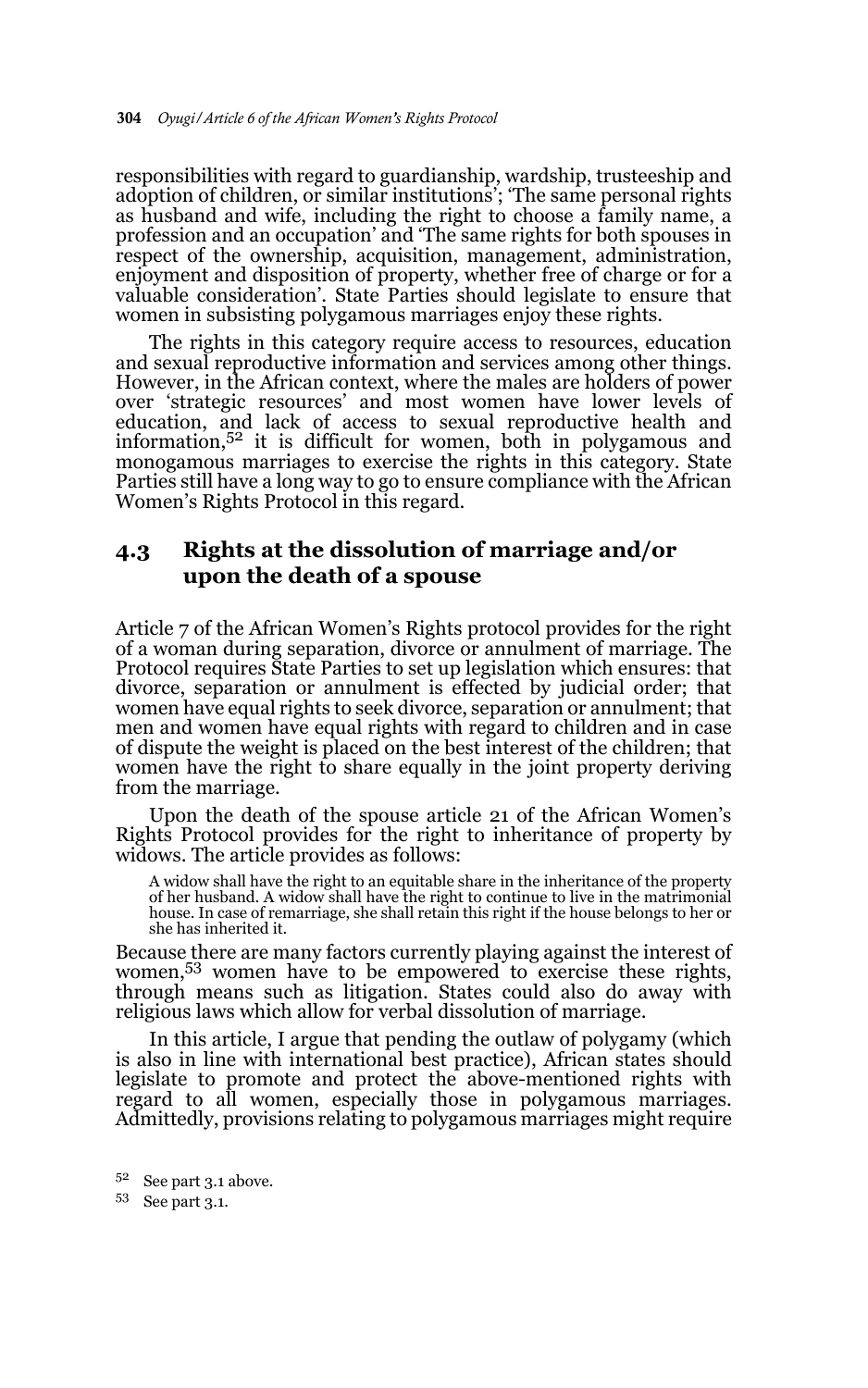special attention in order to provide protection. For example, the provision that a widow is entitled to inherit an equitable share of her husband's property might be more challenging to implement in a polygamous marriage than in a monogamous one. This is the more reason why women in polygamous marriages are in dire need of the protection of the law.

# **5 LAWS THAT PROMOTE AND PROTECT THE RIGHTS OF WOMEN IN POLYGAMOUS MARRIAGES**

The best way to protect the rights of the women in polygamous marriages would be by the enactment of laws which promote and protect their rights as proposed by article 6 of the African Women's Rights Protocol. As mentioned in part 2 above, many have viewed this as condoning polygamy, but this is not necessarily the case. Such a provision is justified by the appreciation of the African reality, discussed in part 3 above, that there are many socio-economic, cultural and religious factors which continue to give life to polygamy and which require long term solutions. Pending the outlaw of polygamy, in line with international best practice, women in polygamous marriages require legal protection. Municipal laws which provide for polygamous marriages, in line with article 6 of the African Women's Rights Protocol, can contribute towards enforcing the rights of women in such marriages. This is demonstrated below with reference to the Kenyan Marriage Act of 2014, which was enacted pursuant to the African Women's Rights Protocol and the South African Recognition of Customary Marriages Act which was enacted in 1998, before the African Women's Rights Protocol.

#### **5.1 The Kenyan Marriage Act of 2014**

The Kenyan Marriage Act of 2014 defines polygamy as the state or practice of a man having more than one wife simultaneously. Some of the pertinent provisions of this Act are as follows: Marriage is defined as 'the *voluntary union* of a man and a woman whether monogamous or polygamous'. The minimum age for marriage is 18 years and at the time of contraction, the parties have a choice between a monogamous marriage and a potentially polygamous marriage. Moreover, if the parties so wish, a potentially polygamous marriage may be converted to a monogamous marriage. This can only be done if each spouse voluntarily declares the intent to make such a conversion. However, a polygamous marriage may not be converted to a monogamous marriage unless at the time of the conversion the husband has only one wife.

This Act, which makes express provisions for polygamous marriages, helps promote and protect the rights of women in polygamous marriages more than the previous regime, which prohibited polygamy. First, marriage is defined as a voluntary union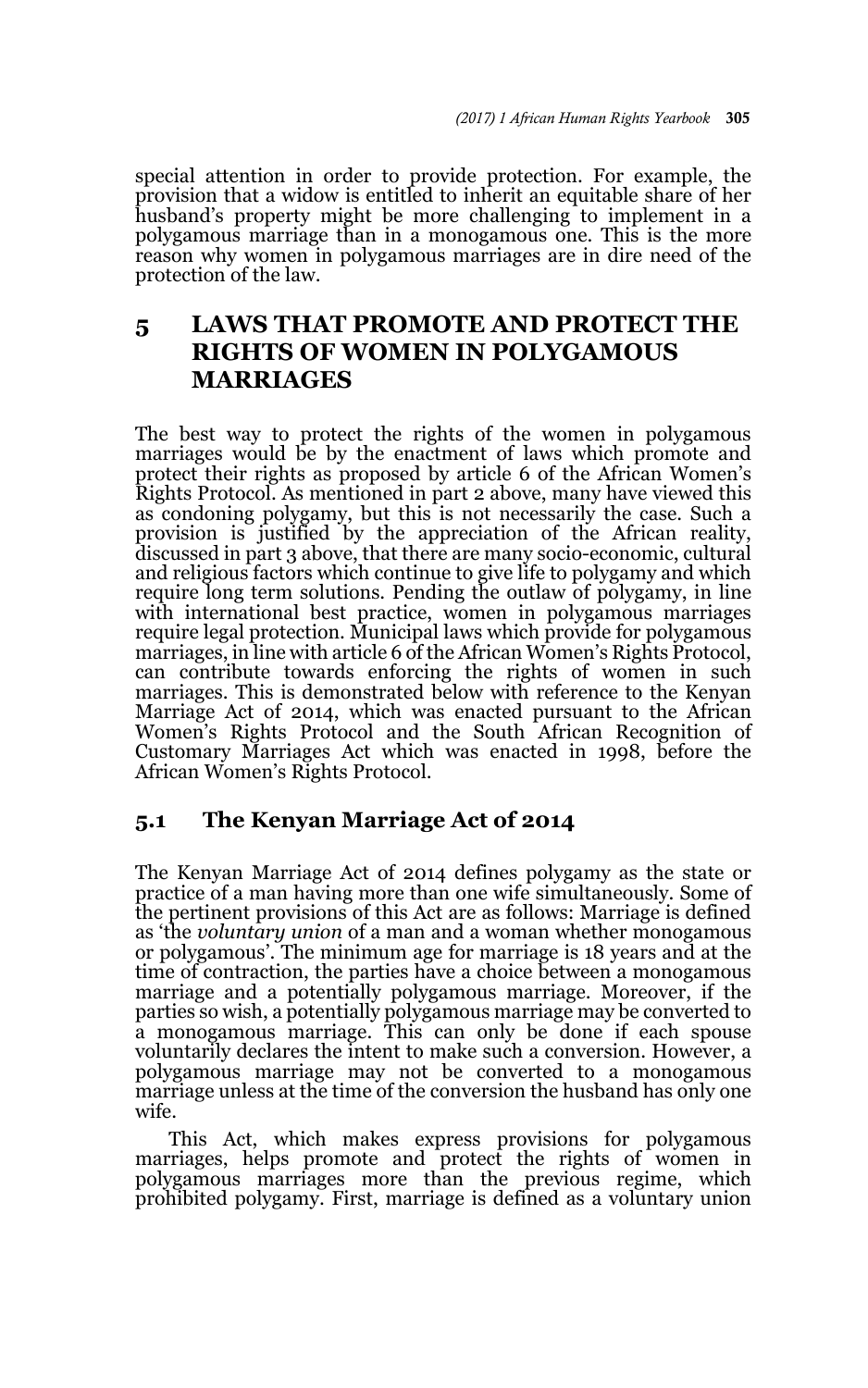between a man and a woman and by that definition forced marriages are prohibited. Under this Act, a woman cannot therefore be forced into contracting a polygamous marriage. Second, the minimum age of marriage is set at 18 years; therefore, child marriages are prohibited. One of the main arguments of the human rights activists who advocate for the abolition of polygamy is that it is characterised by forced marriages and child marriages.54 By outlawing these two harmful practices, this law, though permitting polygamy, helps to promote and protect the rights of adult women to marry a partner of their choice.

Third, the Act provides for the recognition of polygamous marriages, which means that women in polygamous marriages have recourse to the law in case their rights are violated. This does away with the harmful effects of the prohibition of polygamy discussed above, for example, where a woman in a polygamous marriage was denied the right to inherit her dead husband's property because polygamy was not recognised by law. Fourth, the Act provides that when contracting a marriage, the spouses can choose to have either a monogamous marriage or a potentially polygamous one. This therefore means that women now have a choice, at the time of contraction, to define their marriages as monogamous or potentially polygamous.

Furthermore, the Act also provides that while a monogamous marriage may be converted into potentially polygamous one by the express consent of both parties, a polygamous marriage cannot be converted to a monogamous one unless the man had only one wife at the time of the conversion. This therefore means that women in polygamous marriages are protected from the instances where a man could unilaterally decide to convert a marriage from polygamous to monogamous, thereby disenfranchising some of his wives as occurred in the *Ruenji's Estate* case discussed above. In this case, the law did not recognise one of the wives because the man had converted a polygamous marriage into a monogamous one without her knowledge or consent. The provisions of this Act, though not perfect, offer better protection for women in polygamous marriages than a blanket prohibition on polygamy which disregards the fact that polygamy continues to exist in practice in Africa.

By recognising polygamous marriages and providing for it in law, the Act makes it possible for women in polygamous marriages, just as their counterparts in monogamous ones, to enjoy the rights provided for in article 6, 7 and 21 of the African Women's Rights Protocol and article 16 of CEDAW which are discussed in part 4 above. The Act also removes the uncertainty associated with polygamous marriages which had not been provided for in law post-independence. It has the effect of reversing the criminalisation of polygamy, which was done by the colonialists through the introduction of the crime of bigamy in Kenya, and all former British colonies in Africa.55 Finally, because of this Act polygamous marriages are expressly recognised under the law in

 $54$  Gaffney-Rhys (n 8 above).<br> $55$  See Ibidapo-Obe (n 19 above). He discusses the dilemma of criminalisation of polygamy by introduction of the crime of bigamy by the colonialists in Africa.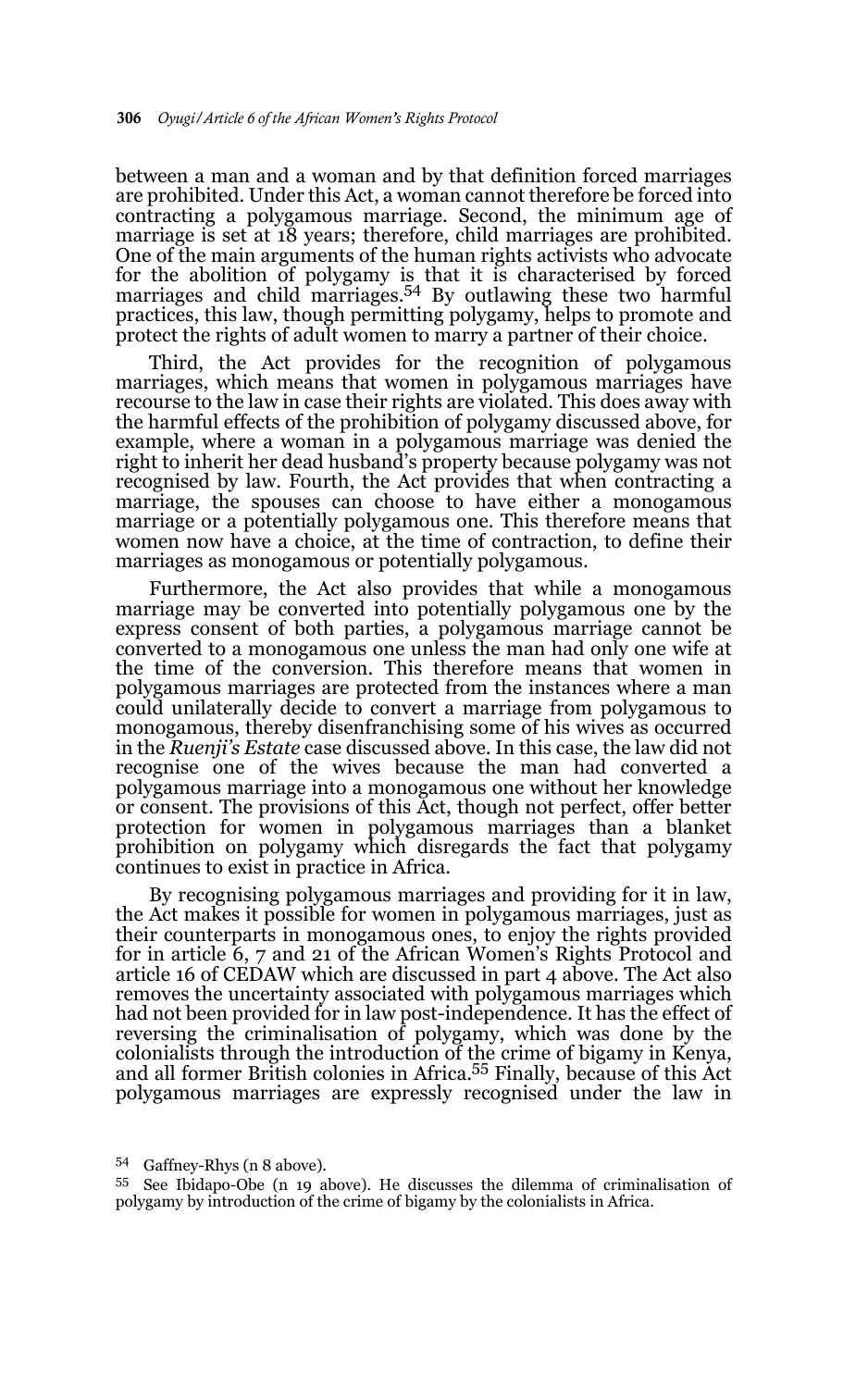Kenya, and can be registered and therefore the women involved are nolonger disenfranchised and can enjoy internationally recognised rights of women in marriage. When the Act was enacted, Christine Ochieng the Executive Director of the Federation of Women Lawyers (Kenya), one of the leading organisations in women rights in Kenya, reportedly commented as follows:

We are happy with the law because finally all marriages are being treated equally … All marriages will be issued with marriage certificates, including customary marriages. Before this, customary marriages were treated as inferior with no marriage certificates. This *opened up suffering for the women because they could not legally prove they were married to a particular man* (my emphasis).<sup>56</sup>

It remains to be seen how the Act's provisions will be implemented or interpreted by the courts but it is definitely a step in the right direction towards the protection of the rights of women in polygamous marriages. Kenya can therefore be said to have partly fulfilled its obligation under article 6 of the African Women's Rights Protocol. The obligation will be wholesomely fulfilled by dealing with the cultural, socio-economic, and religious factors discussed in part 3.1 above which disadvantage women and tend to make women involuntary parties to polygamy.

#### **5.2 South African Recognition of Customary Marriages Act**

The second example of a statute that regulates polygamy is the South African Recognition of Customary Marriages Act 120 of 1998 (RCMA). The RCMA came into force in November 2000 and aims to:

Make provisions for the existence of customary marriages, to specify the requirements of customary marriages, to provide for equal status and capacity of spouses in customary marriages, to regulate the proprietary conseque customary marriages and the capacity of spouses for such marriages, to regulate the dissolution of customary marriages …<sup>57</sup>

The Act does not expressly mention polygamy but it is clear that polygamous marriages fall under the ambit of the Act since South African Customary law recognises polygamy and the Act uses words such as 'if a person is a spouse on more than one customary marriage'.58

Like the Kenyan Act discussed above, this Act contains the same provisions aimed at protecting and promoting the rights of women in customary marriages, which include polygamous marriages. Section 2 of the Act recognises all customary marriages as valid, whether contracted before or after the commencement of the Act. The Act also provides for the requirements for the validity of customary marriages which are: consent as a prerequisite of marriage, a minimum age of 18

<sup>&</sup>lt;sup>56</sup> F Karimi & L Leposo 'New Kenya law legalizes polygamy; women's group applauds' *CNN* http://www.cnn.com/2014/05/01/world/africa/kenya-polygamy-law/index.html (accessed 14 July 2017).

<sup>57</sup> Preamble of the South African Recognition of Customary Marriages Act 120 of 1998 (RCMA).

 $5^8$  See for example secs 2 and 7 (4)(b) of the RCMA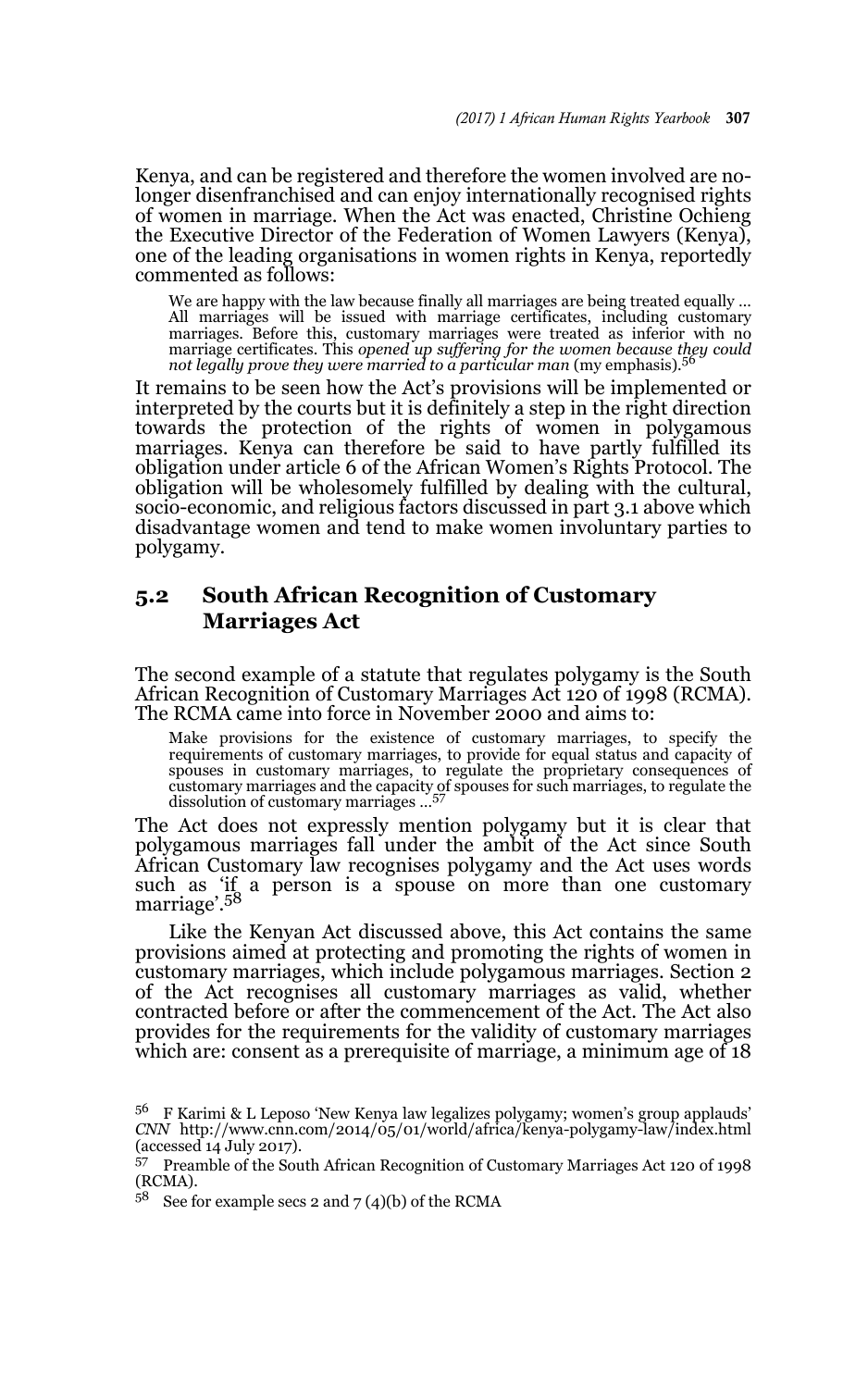years and marriage celebrations according to customary law.59 Furthermore the Act provides for the registration of customary marriages which either party can apply for after which a certificate of<br>marriage is to be issued.<sup>60</sup> Even if the parties fail to register their marriage, upon proof that a valid customary marriage was conducted, the marriage shall be considered valid in the eyes of the law.<sup>61</sup> More importantly the Act provides for equal status in a marriage and particularly states:

A wife in a customary marriage has, on the basis of equality with her husband full status and capacity including the capacity to acquire assets and dispose of them, to enter into contracts and litigate in addition to other rights and powers she may have under customary law.<sup>62</sup>

This Act goes even further with the inclusion of a section which protects existing wives' property rights when the man decides to take on another wife.<sup>63</sup> In this regard, when a husband to an existing customary marriage wishes to enter another customary marriage with another woman, he must apply to the court to approve a contract which will govern the matrimonial property systems of his marriages.<sup>64</sup> In case the marriage is based on community of property or accrual system, the court would terminate the property system applicable to the marriage or effect a division of property. The aim is to ensure an equitable division of property while taking into account the circumstances of the family groups affected by the division of property.65 The court would then approve the contract on the basis of any conditions it deems fit, allow amendments to the terms of the contract or refuse the contract on the basis that the interests of any of the parties would not be safeguarded by the provisions thereof.<sup>66</sup> The courts have been keen to implement these provisions as seen for example in the case of *MM v MN* where the court held that a subsequent marriage was invalid because of failure to comply with Section  $7(6)$  which requires a contract of the property arrangements.<sup>67</sup>

The effect of this Act is that it regulates polygamy and protects the interest of the women in polygamous marriages. The Constitutional Court of South Africa has gone further to hold that, in the Tsonga nation, the consent of an existing wife is required for a subsequent marriage contracted by the husband to be valid. This was held in the case of *Mayelane v Ngwenyama,*<sup>68</sup> where the applicant married her husband (deceased in 1984) under customary law. The marriage was not registered. After the man's death, the applicant learnt that the

- <sup>59</sup> Sec 3 of the RCMA.
- $^{60}$  Sec 4 of the RCMA
- $^{61}$  Sec 4 of the RCMA.<br> $^{62}$  Sec 6 of the PCMA
- $^{62}$  Sec 6 of the RCMA.<br><sup>63</sup> See secs 7(1) (6) of
- See secs  $7(1) (6)$  of the RCMA.
- $64$  Sec 7(6) of the RCMA.
- $65$  Sec 7(6) of the RCMA.
- $66$  Sec 7(6) of the RCMA.
- <sup>67</sup> *MM v MN* 2010 (4) SA 286 (GNP). See also a detailed discussion of the provision in
- IP Maithufi 'MM v MN 2010 (4) SA 286 (GNP)' (2012) 45 *De Jure* 405.
- <sup>68</sup> *Modjadji Florah Mayelane v Mphephu Maria Ngwenyama* (2013) ZACC 14.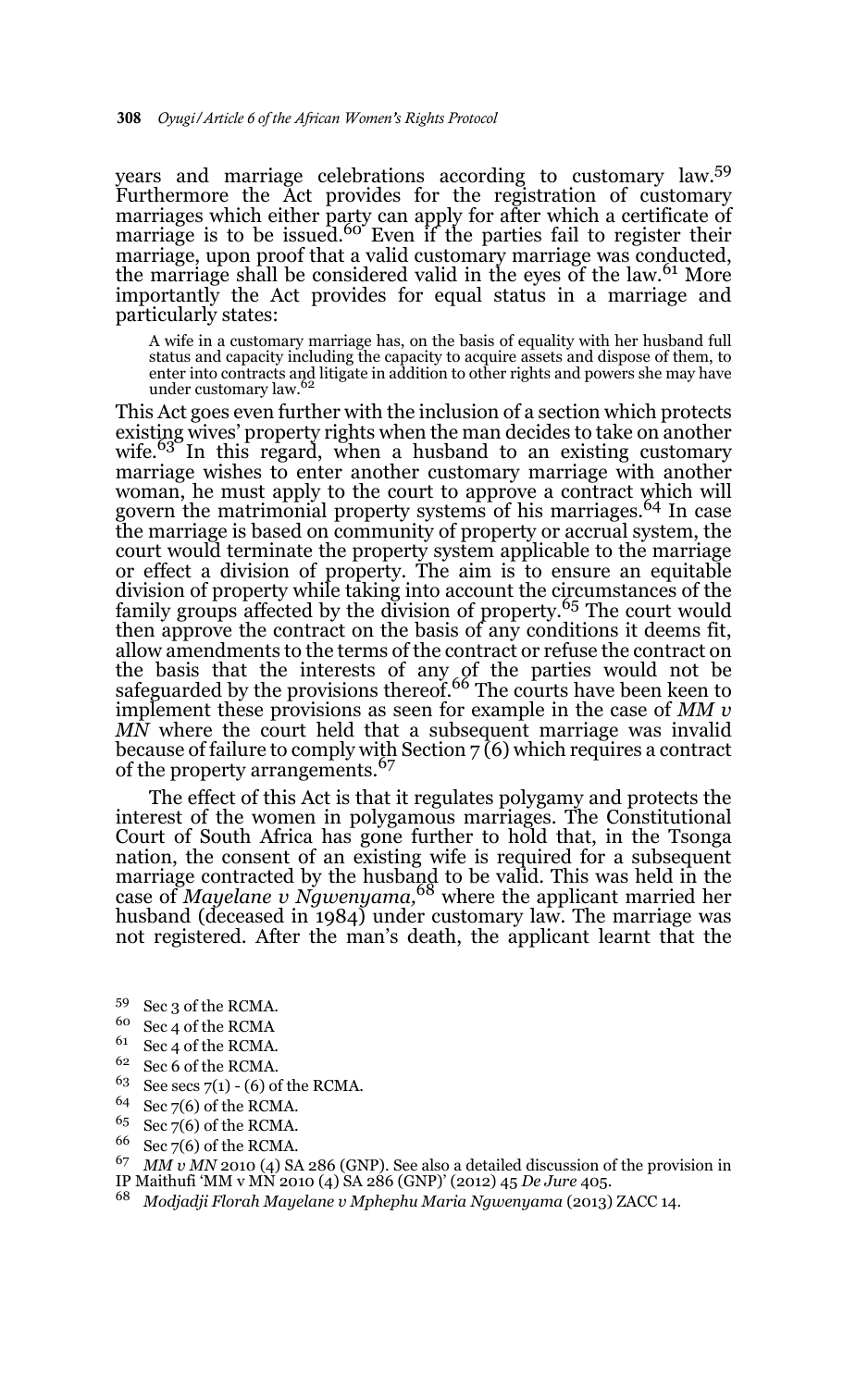deceased had purported to marry another wife, the first respondent. The applicant petitioned the court to rule that the deceased's marriage to the first respondent was not valid because it was conducted without the consent of the applicant. On appeal, the Constitutional Court held that based on the evidence provided, Tsonga customary law required the consent of an existing wife for a subsequent marriage to be valid. The deceased marriage to the first respondent was therefore not valid.

The Act has the effect of increasing the protection for the women in polygamous marriages. Admittedly, the protection provided by the Act<br>is also not perfect<sup>69</sup> and some women are still 'left in the cold' as one scholar puts it.<sup>70</sup> But the comprehensive provisions of this Act, as well as the interpretation of the courts in the *Mayelane v Ngwenyama and MM v MN* decisions, contribute to the promotion and protection of the rights of women in customary marriages, whether polygamous or monogamous. As with Kenya, a more wholesome protection of women's rights can be reached by implementing changes which will deal with the factors discussed in part 3.1 which sometimes push women into polygamous marriages.

# **6 CONCLUSION**

In the debate of whether to abolish polygamy or not, the main aim of human rights activists and practitioners is to protect the rights of women. However, pushing for prohibition of polygamy in law, without focussing on the cultural, social and economic factors which feed into it is an inadequate way to achieve this goal. Polygamy is deeply entrenched in culture and is supported by political, social and economic structures of most African communities, especially in the rural areas. Culture cannot change overnight, and a top-down prohibition of the practice would result in more harm than good for women in polygamous marriages.

Ensuring equality between men and women is a noble endeavour that State Parties should aspire to attain in fulfilment of their obligations under the African Women's Rights Protocol. However, prohibition of polygamy without dealing with its root causes would lead to the violation of the rights of the very women it is meant to protect, as made clear in the *Re Ruenji* and *Bibi* cases above. While endeavouring to comply with international best practice, State Parties should pay attention to women in subsisting polygamous marriages and the women who for one reason or another continue to enter into polygamous marriages. Any action towards ensuring equality between men and women is desirable only if such action results in the improvement of the condition of the women in question.

<sup>69</sup> See for example challenges to implementation in P E Andrews 'Big love-the recognition of customary marriages in South Africa' (2007) 64 *Washington and Lee Law Review* 1483, 1495-1497*.*

<sup>70</sup> R M Jansen 'The Recognition of Customary Marriages Act: many women still left out in the cold' (2002) 27 *Journal for Juridical Science* 115.